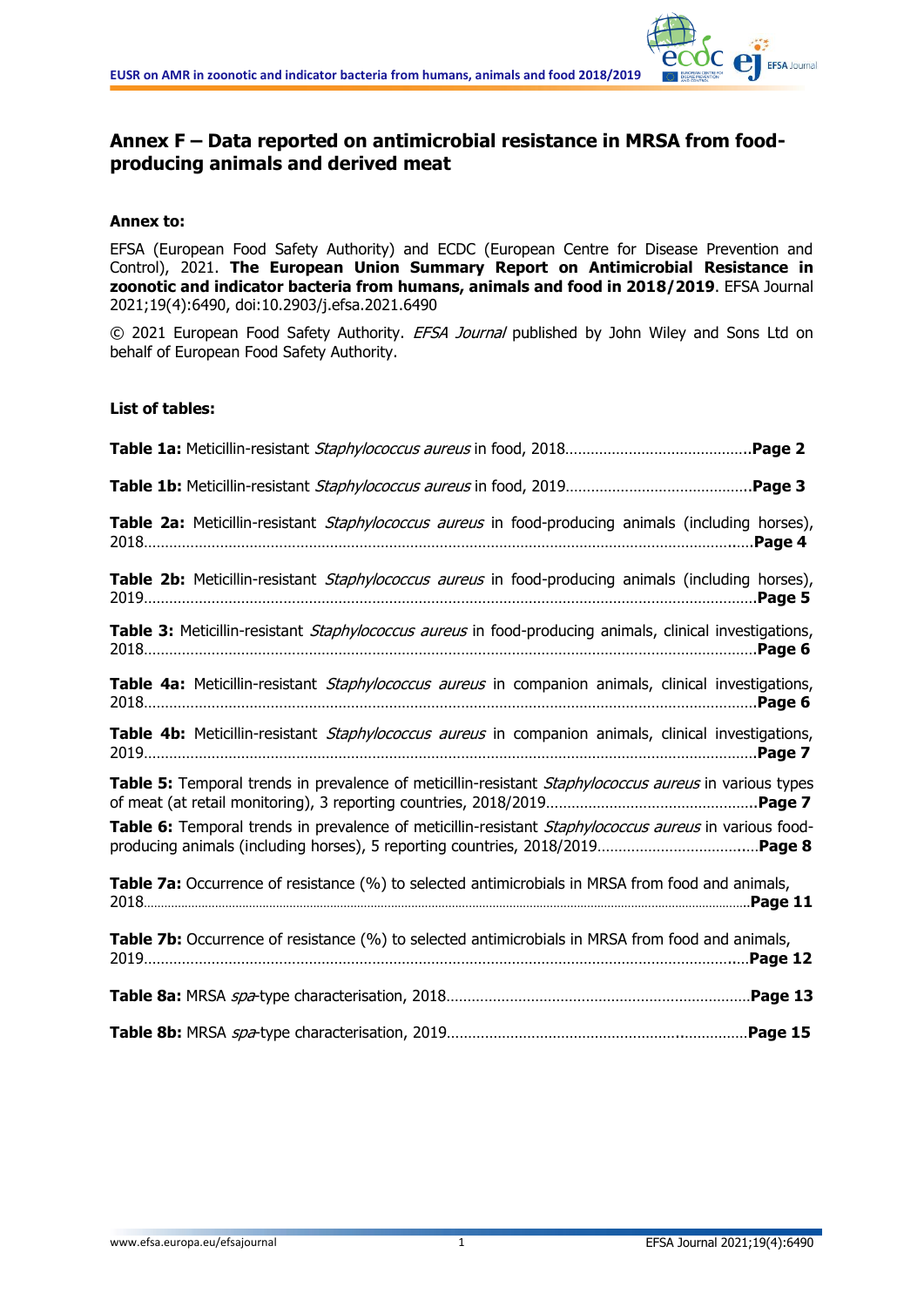

|                                                                                                                                                                                  |                                                                         |                       | <b>Number</b>          |                                        |  |
|----------------------------------------------------------------------------------------------------------------------------------------------------------------------------------|-------------------------------------------------------------------------|-----------------------|------------------------|----------------------------------------|--|
| <b>Country</b>                                                                                                                                                                   | Production type/monitoring description<br>(where specified)             | <b>Sample</b><br>unit | <b>Units</b><br>tested | <b>Positive for</b><br><b>MRSA (%)</b> |  |
|                                                                                                                                                                                  | <b>Confectionery products and pastes</b>                                |                       |                        |                                        |  |
|                                                                                                                                                                                  |                                                                         | <b>Batch</b>          | 20                     | $\bf{0}$                               |  |
| Slovakia                                                                                                                                                                         | Processing plant Surveillance                                           | Single                | 41                     | 0                                      |  |
| Slovakia<br>Slovakia<br>Netherlands<br>Austria<br>Germany<br>Netherlands<br>Switzerland<br><b>Meat from pigs</b><br>Netherlands<br>Austria<br>Germany<br>Netherlands<br>Slovakia | Catering outlet Surveillance                                            | Single                | 2                      | 0                                      |  |
|                                                                                                                                                                                  | Dairy products (excluding cheeses)                                      |                       |                        |                                        |  |
|                                                                                                                                                                                  |                                                                         | <b>Batch</b>          | 3                      | $\mathbf 0$                            |  |
|                                                                                                                                                                                  | Ice-cream - Processing plant Surveillance                               | Single                | 71                     | $\mathbf 0$                            |  |
|                                                                                                                                                                                  | Ice-cream - Catering outlet Surveillance                                | Single                | 2                      | $\mathbf 0$                            |  |
| <b>Infant formula</b>                                                                                                                                                            |                                                                         |                       |                        |                                        |  |
|                                                                                                                                                                                  |                                                                         | <b>Batch</b>          | 19                     | 0                                      |  |
|                                                                                                                                                                                  | Dried - Retail Surveillance                                             | Single                | 10                     | $\mathbf 0$                            |  |
|                                                                                                                                                                                  | <b>Meat from bovine animals</b>                                         |                       |                        |                                        |  |
|                                                                                                                                                                                  | Fresh - Retail Monitoring                                               | Single                | 140                    | $3(2.1\%)*$                            |  |
|                                                                                                                                                                                  | Meat from broilers (Gallus gallus)                                      |                       |                        |                                        |  |
|                                                                                                                                                                                  | Fresh - Retail Monitoring (active)                                      | Single                | 298                    | $3(1.0\%)$ <sup>(a)</sup>              |  |
|                                                                                                                                                                                  | Fresh (skinned) - Retail Monitoring (active)                            | Single                | 444                    | 73 (16.4%)*                            |  |
|                                                                                                                                                                                  | Fresh (chilled) - Retail Monitoring                                     | Single                | 129                    | 26 (20.2%)*                            |  |
|                                                                                                                                                                                  | Fresh - Retail Monitoring                                               | Single                | 312                    | 4 $(1.3\%)$ <sup>(b)</sup>             |  |
|                                                                                                                                                                                  |                                                                         |                       |                        |                                        |  |
|                                                                                                                                                                                  | Fresh - Retail Monitoring                                               | Single                | 135                    | $8(5.9\%)*$                            |  |
| <b>Meat from turkeys</b>                                                                                                                                                         |                                                                         |                       |                        |                                        |  |
|                                                                                                                                                                                  | Fresh - Retail Monitoring (active)                                      | Single                | 1                      | $1(100\%)$ <sup>(c)</sup>              |  |
|                                                                                                                                                                                  | Fresh (skinned) - Retail Monitoring (active)                            | Single                | 525                    | 224 (42.7%)*                           |  |
|                                                                                                                                                                                  | Fresh (chilled) - Retail Monitoring                                     | Single                | 3                      | $3(100\%)*$                            |  |
|                                                                                                                                                                                  | Other processed food products and prepared dishes                       |                       |                        |                                        |  |
|                                                                                                                                                                                  | Fish/seafood-based dishes - Catering outlet<br>Surveillance             | Single                | 3                      | 0                                      |  |
|                                                                                                                                                                                  | Ices and similar frozen desserts - Processing                           | <b>Batch</b>          | 7                      | 0                                      |  |
|                                                                                                                                                                                  | plant Surveillance                                                      | Single                | 54                     | 0                                      |  |
|                                                                                                                                                                                  | Ices and similar frozen desserts - Retail<br>Surveillance               | <b>Batch</b>          | $\mathbf{1}$           | 0                                      |  |
|                                                                                                                                                                                  | Meat-based dishes - Catering Surveillance                               | Single                | 3                      | 0                                      |  |
|                                                                                                                                                                                  | Meat-based dishes - Hospital or medical care<br>facility Surveillance   | Single                | 6                      | 0                                      |  |
|                                                                                                                                                                                  | Meat-based dishes - Catering outlet<br>Surveillance                     | Single                | 171                    | 0                                      |  |
|                                                                                                                                                                                  | Pasta dishes - Catering Surveillance                                    | Single                | $\mathbf{1}$           | 0                                      |  |
|                                                                                                                                                                                  | Pasta dishes - Catering outlet Surveillance                             | Single                | 11                     | $\mathbf{0}$                           |  |
|                                                                                                                                                                                  | Potato-based dishes - Catering Surveillance                             | Single                | $\mathbf{1}$           | 0                                      |  |
| Slovakia                                                                                                                                                                         | Potato-based dishes - Hospital or medical<br>care facility Surveillance | Single                | 5                      | 0                                      |  |
|                                                                                                                                                                                  | Potato-based dishes - Catering outlet                                   | <b>Batch</b>          | $\mathbf{1}$           | 0                                      |  |

## **Table 1a:** Meticillin-resistant Staphylococcus aureus in food, 2018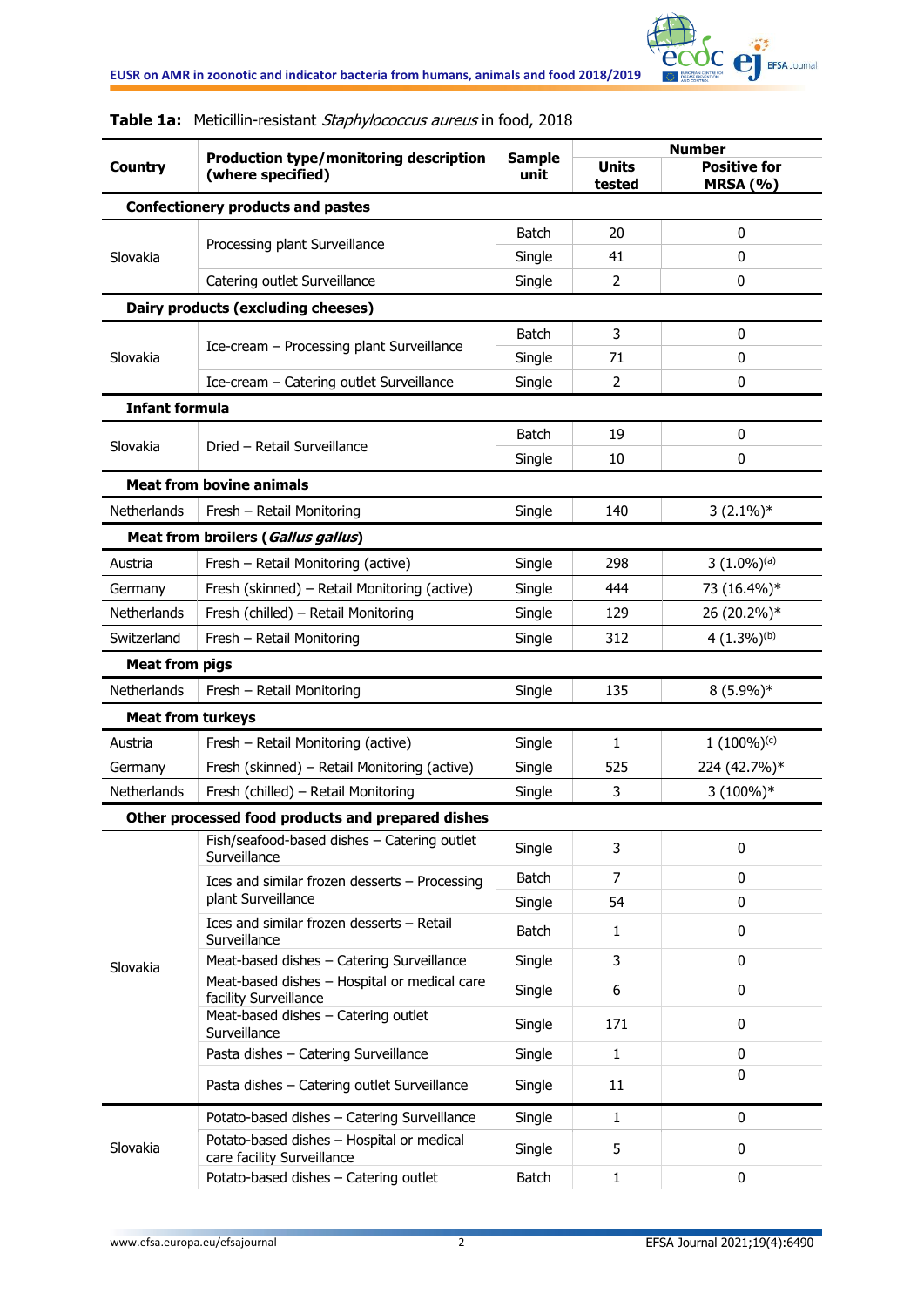

|                | Production type/monitoring description                                                                                     | <b>Sample</b> | <b>Number</b>          |                                        |  |
|----------------|----------------------------------------------------------------------------------------------------------------------------|---------------|------------------------|----------------------------------------|--|
| <b>Country</b> | (where specified)                                                                                                          | unit          | <b>Units</b><br>tested | <b>Positive for</b><br><b>MRSA (%)</b> |  |
|                | Surveillance                                                                                                               | Single        | 86                     | $\mathbf 0$                            |  |
|                | Rice-based dishes - Catering Surveillance                                                                                  | Single        | $\overline{2}$         | $\mathbf{0}$                           |  |
|                | Rice-based dishes - Hospital or medical care<br>facility Surveillance                                                      | Single        | 5                      | $\mathbf{0}$                           |  |
|                | Rice-based dishes - Catering outlet<br>Surveillance                                                                        | Single        | 82                     | $\mathbf 0$                            |  |
|                | Sandwiches (non-meat) - Catering<br>Surveillance                                                                           | Single        | $\mathbf{1}$           | $\mathbf{0}$                           |  |
|                | Sandwiches (non-meat) - Processing plant<br>Surveillance                                                                   | Single        | $\overline{4}$         | $\mathbf 0$                            |  |
|                | Sandwiches (with meat) - Catering                                                                                          | <b>Batch</b>  | 1                      | $\mathbf 0$                            |  |
|                | Surveillance                                                                                                               | Single        | 20                     | $\mathbf 0$                            |  |
|                | Sandwiches (with meat) - Processing plant<br>Surveillance                                                                  | <b>Batch</b>  | 3                      | 0                                      |  |
|                |                                                                                                                            | Single        | 26                     | $\mathbf 0$                            |  |
|                | Sandwiches (with meat) - Retail Surveillance                                                                               | Single        | 3                      | $\mathbf 0$                            |  |
|                | Sushi - Catering outlet Surveillance                                                                                       | Single        | 3                      | $\mathbf 0$                            |  |
|                | Unspecified ready-to-eat foods - Hospital or<br>medical care facility Surveillance                                         | Single        | 3                      | $\mathbf 0$                            |  |
|                | Unspecified ready-to-eat foods - Catering<br>outlet Surveillance                                                           | Single        | 25                     | $\mathbf{0}$                           |  |
|                | <b>Ready-to-eat foods</b>                                                                                                  |               |                        |                                        |  |
|                | Salads (containing mayonnaise) - Catering<br>Surveillance                                                                  | Single        | 3                      | 0                                      |  |
|                | Salads (containing mayonnaise) - Catering<br>outlet Surveillance                                                           | Single        | $\mathbf{1}$           | $\mathbf{0}$                           |  |
|                | Soup - Catering outlet Surveillance                                                                                        | Single        | $\mathbf{1}$           | $\mathbf 0$                            |  |
| Slovakia       | Vegetables (pre-cut) - Catering Surveillance                                                                               | Single        | 4                      | $\mathbf 0$                            |  |
|                | Vegetables (pre-cut) - Hospital or medical<br>care facility Surveillance                                                   | Single        | 1                      | 0                                      |  |
|                | Vegetables (pre-cut) - Catering outlet<br>Surveillance<br>$(n)$ can hines that $(2 \text{icolates \uparrow (24 \text{ m})$ | Single        | 62                     | 0                                      |  |

(a): spa-types: t011 (2 isolates), t034 (1).

(b): spa-types: t034 CC398 (1 isolate), t1430 (1), t571 CC398 (1), t13177 (1).

(c): *spa*-type : t011 (1 isolate).

\* *spa*-types not reported.

#### Table 1b: Meticillin-resistant Staphylococcus aureus in food, 2019

|                                 | Production type/monitoring description | <b>Sample</b> | <b>Number</b>          |                                        |  |  |
|---------------------------------|----------------------------------------|---------------|------------------------|----------------------------------------|--|--|
| Country                         | (where specified)                      | unit          | <b>Units</b><br>tested | <b>Positive for</b><br><b>MRSA (%)</b> |  |  |
| <b>Meat from bovine animals</b> |                                        |               |                        |                                        |  |  |
| Austria                         | Fresh - Retail Monitoring              | <b>Batch</b>  | 228                    | $6(2.6\%)$ <sup>(a)</sup>              |  |  |
| <b>Netherlands</b>              | Fresh - Retail Monitoring              | Single        | 286                    | $11(3.8\%)*$                           |  |  |
| Switzerland                     | Fresh (chilled) - Retail Monitoring    | Single        | 309                    | $2(0.6\%)^{(b)}$                       |  |  |
|                                 | Meat from broilers (Gallus gallus)     |               |                        |                                        |  |  |
| <b>Netherlands</b>              | Fresh (chilled) - Retail Monitoring    | Single        | 237                    | 41 (17.3%)*                            |  |  |
| <b>Meat from pigs</b>           |                                        |               |                        |                                        |  |  |
| Austria                         | Fresh - Retail Monitoring              | <b>Batch</b>  | 318                    | 50 (15.7%) <sup>(c)</sup>              |  |  |
| <b>Netherlands</b>              | Fresh - Retail Monitoring              | Single        | 296                    | 25 (8.4%)*                             |  |  |
| Switzerland                     | Fresh (chilled) - Retail Monitoring    | Single        | 311                    | $1(0.3\%)$ <sup>(d)</sup>              |  |  |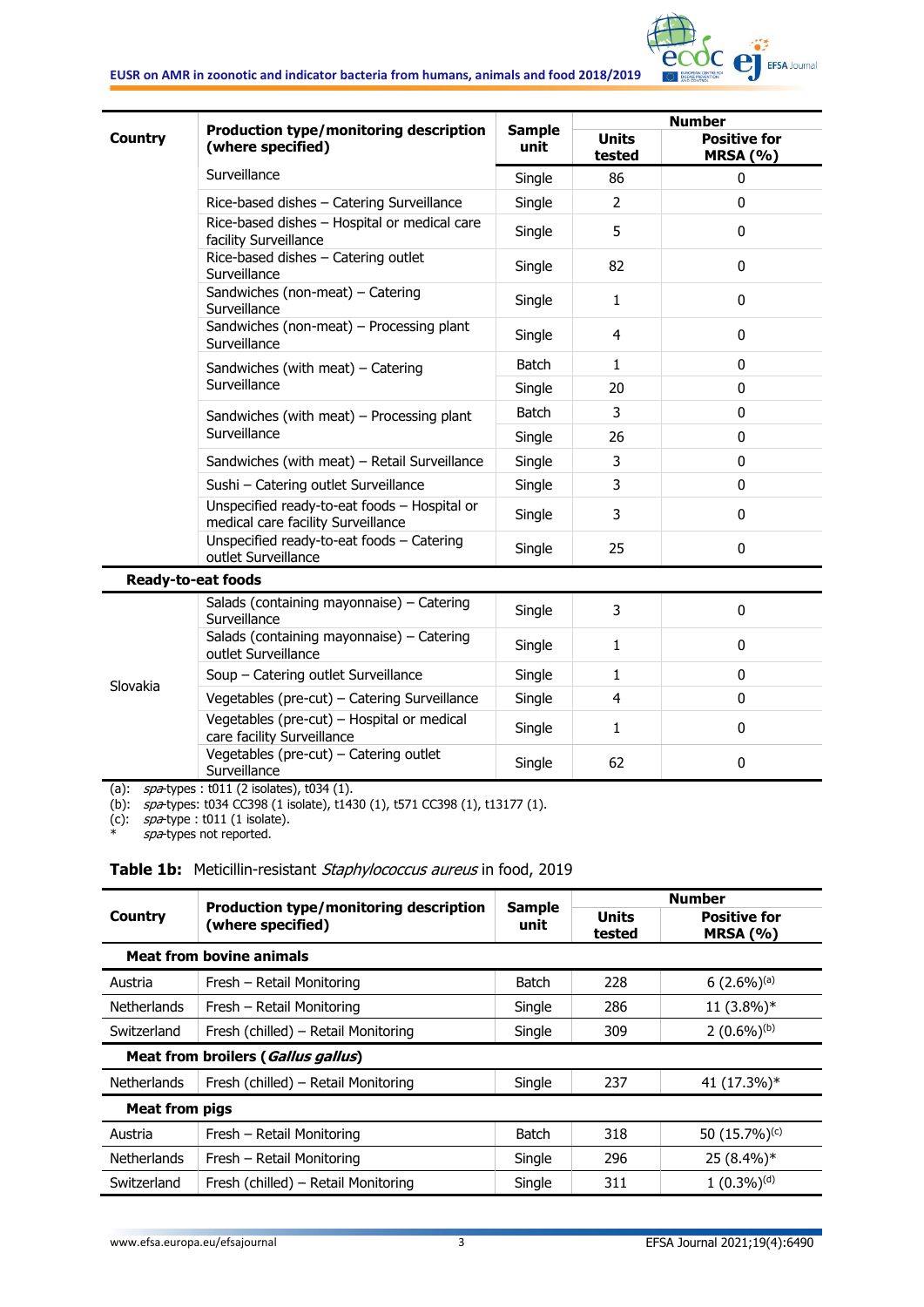

|                                                                                                                                                               | <b>Production type/monitoring description</b><br>(where specified) |                       | <b>Number</b>          |                                   |  |  |
|---------------------------------------------------------------------------------------------------------------------------------------------------------------|--------------------------------------------------------------------|-----------------------|------------------------|-----------------------------------|--|--|
| <b>Country</b>                                                                                                                                                |                                                                    | <b>Sample</b><br>unit | <b>Units</b><br>tested | <b>Positive for</b><br>MRSA $(%)$ |  |  |
| <b>Meat from turkey</b>                                                                                                                                       |                                                                    |                       |                        |                                   |  |  |
| <b>Netherlands</b>                                                                                                                                            | Fresh (chilled) – Retail Monitoring                                | Single                | 14                     | $9(64.3\%)*$                      |  |  |
| <b>Milk from cows</b>                                                                                                                                         |                                                                    |                       |                        |                                   |  |  |
| Germany                                                                                                                                                       | Raw milk for manufacture $-$ Farm Monitoring<br>(active)           | Single                | 366                    | 28 (7.7%)*                        |  |  |
| $spa$ -types: t008 ST8 (1 isolate), t011 (2), t127 ST1 (2), t2346 (1). The t008 isolate was PVL-positive; the two t127<br>(a):<br>isolates were PVL-negative. |                                                                    |                       |                        |                                   |  |  |

(b): spa-types were not reported; however, both isolates were confirmed to belong to CC398 using the sau1-hsdS1 CC398 PCR reaction (Stegger et al., 2011).

(c): spa-types: t002 ST5 (1 isolate), t003 ST3944 (1), t008 ST8 (1), t011 (22), t011 ST398 (1), t034 (12), t127 ST1 (2), t321 ST5050 (1), t843 ST130 (1), t899 (5), t1451 (2), t1456 (1). The t002 and t008 isolates were PVL-positive. The two t127 isolates, as well as the single t003 and t321 isolates were PVL-negative. The t843 isolate was reported to carry the mecC gene. [Additional *ad hoc* sampling of pig meat by Austria revealed MRSA spa-types t011 (2 isolates), t034 (1) and t012 ST30 (1); the t012 isolate was PVL-negative. The isolates recovered from additional ad hoc sampling are not included in the prevalence data of Table 1b.]

(d): spa-type was not reported; however, the isolate was confirmed to belong to CC398 using the sau1-hsdS1 CC398 PCR reaction (Stegger et al., 2011).

spa-types not reported.

**Table 2a:** Meticillin-resistant *Staphylococcus aureus* in food-producing animals (including horses), 2018

|                      | <b>Production type/monitoring</b>                                                        | <b>Sample</b> | <b>Number</b>             |                                        |  |
|----------------------|------------------------------------------------------------------------------------------|---------------|---------------------------|----------------------------------------|--|
| <b>Country</b>       | description (where specified)                                                            | unit          | <b>Units</b><br>tested    | <b>Positive for</b><br><b>MRSA (%)</b> |  |
|                      | <b>Cattle (bovine animals)</b>                                                           |               |                           |                                        |  |
| Belgium              | Veal calves (under 1 year), nasal swabs -<br>OFM (active)                                | Herd/flock    | 145                       | 79 (54.5%) <sup>(a)</sup>              |  |
|                      | Dairy cows, nasal swabs - OFM (active)                                                   | Herd/flock    | 93                        | 13 (14.0%) <sup>(b)</sup>              |  |
|                      | Meat production animals, nasal swabs -<br>OFM (active)                                   | Herd/flock    | 103                       | $9(8.7\%)$ <sup>(c)</sup>              |  |
| <b>Denmark</b>       | Dairy cows, nasal swabs - Farm Survey<br>(National Survey)                               | 132           | $8(6.1\%)$ <sup>(d)</sup> |                                        |  |
| Gallus gallus (fowl) |                                                                                          |               |                           |                                        |  |
| <b>Denmark</b>       | Laying hens, boot swabs - Farm Survey<br>(National Survey)                               | Herd/flock    | 124                       | 4 $(3.2\%)$ <sup>(e)</sup>             |  |
| <b>Mink</b>          |                                                                                          |               |                           |                                        |  |
| <b>Denmark</b>       | Farmed mink, paw - Farm Survey (National<br>Survey)                                      | Herd/flock    | 122                       | 31 (25.4%) <sup>(f)</sup>              |  |
| <b>Pigs</b>          |                                                                                          |               |                           |                                        |  |
|                      | Breeding animals, nasal swabs - Farm<br>Survey (National Survey)                         | Herd/flock    | 41                        | 34 (82.9%) <sup>(g)</sup>              |  |
| <b>Denmark</b>       | Fattening pigs (not raised under CHC),<br>nasal swabs - Farm Survey (National<br>Survey) | Herd/flock    | 104                       | 21 (20.2%)(h)                          |  |
|                      | Fattening pigs (raised under CHC), nasal<br>swabs - Farm Survey (National Survey)        | Herd/flock    | 130                       | 116 (89.2%)(i)                         |  |
| Norway               | OFCEP, pooled skin swabs & pooled<br>environmental swabs                                 | Herd/flock    | 716                       | 0                                      |  |
| <b>Horses</b>        |                                                                                          |               |                           |                                        |  |
| <b>Denmark</b>       | Nasal swabs - Farm Survey (National<br>Survey)                                           | Herd/flock    | 123                       | $10(8.1\%)$ <sup>(j)</sup>             |  |
| <b>Turkeys</b>       |                                                                                          |               |                           |                                        |  |
| <b>Denmark</b>       | Meat production turkeys, boot swabs -<br>Farm Survey (National Survey)                   | Herd/flock    | 19                        | $\mathbf{0}$                           |  |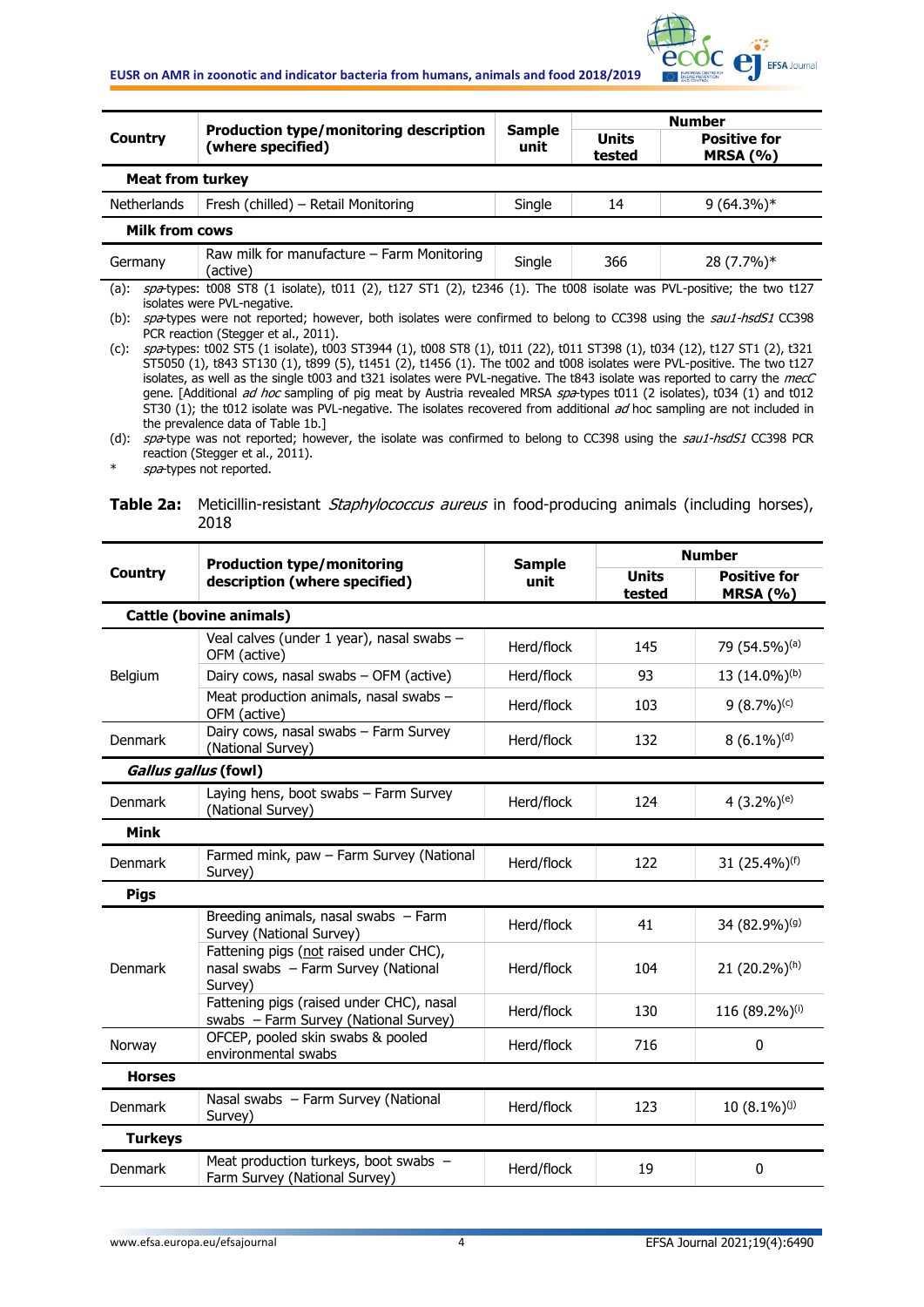

| Country | <b>Production type/monitoring</b><br>description (where specified)                                            | <b>Sample</b> | <b>Number</b>   |                                        |
|---------|---------------------------------------------------------------------------------------------------------------|---------------|-----------------|----------------------------------------|
|         |                                                                                                               | unit          | Units<br>tested | <b>Positive for</b><br><b>MRSA (%)</b> |
| Germany | Fattening turkeys (before slaughter), dust<br>samples $-$ OFM (active)                                        | Herd/flock    | 297             | 51 (17.2%)*                            |
|         | OEM: On-farm monitoring: OECED: On-farm control and eradication programme: CHC: controlled bousing conditions |               |                 |                                        |

OFM: On-farm monitoring; OFCEP: On-farm control and eradication programme; CHC: controlled housing conditions. (a): spa-types: t011 CC398 (65 isolates), t034 CC398 (8), t1451 CC398 (1), t1580 CC398 (2), t3423 CC398 (1), t3479 CC398

(b):  $\frac{1}{2}$  spa-types: t011 CC398 (8 isolates), t034 CC398 (1), t223 (3), t1257 (1). The t223 isolates were PVL-negative; TSST status was not determined. The PVL status of the t1257 isolate was not reported.

(c): spa-types: t011 CC398 (5 isolates), t1451 CC398 (1), t223 (2), t223 ST22 (1). All three t223 isolates were PVL-negative. One t223 isolate was confirmed to belong to ST22, harbour the tst gene and IEC genes (chp, sak and scn) from WGS data.

(d): spa-types: t034 (7 isolates), t267 CC97 (1).

(e): spa-types: t011 CC398 (2 isolates), t034 CC398 (2).

(f): spa-types: t011 CC398 (6 isolates), t034 CC398 (19), t571 CC398 (1), t588 CC398 (1), t1456 CC398 (1), t1457 CC398 (2), t13790 CC1 (1).

(g): spa-types: t011 CC398 (6 isolates), t034 CC398 (24), t1250 CC398 (2), t1793 CC398 (1), t3171 CC398 (1).

(h): spa-types: t011 CC398 (4 isolates), t034 CC398 (15), t588 CC398 (1), t1456 CC398 (1).

(i): spa-types: t011 CC398 (22 isolates), t034 CC398 (85), t571 CC398 (3), t898 CC398 (1), t2383 CC398 (1), t2974 CC398 (1), t3423 CC398 (1), t4652 CC398 (1), t9266 CC398 (1).

(j):  $spa$ -types: t011 CC398 (3 isolates), t034 CC398 (6), t843 CC130 (1).  $spa$ -type t843 was confirmed to carry the mecC gene.

spa-types not reported.

**Table 2b:** Meticillin-resistant *Staphylococcus aureus* in food-producing animals (including horses), 2019

|                      | <b>Production type/monitoring</b>                                                                                    | <b>Sample</b>                                          | <b>Number</b>          |                                        |  |
|----------------------|----------------------------------------------------------------------------------------------------------------------|--------------------------------------------------------|------------------------|----------------------------------------|--|
| <b>Country</b>       | description (where specified)                                                                                        | unit                                                   | <b>Units</b><br>tested | <b>Positive for</b><br><b>MRSA (%)</b> |  |
|                      | <b>Cattle (bovine animals)</b>                                                                                       |                                                        |                        |                                        |  |
| <b>Denmark</b>       | Veal calves (under 1 year), nasal swabs -<br>Farm Survey (National Survey)                                           | Herd/flock                                             | 115                    | 11 $(9.6\%)$ <sup>(a)</sup>            |  |
|                      | Dairy cows, nasal swabs - Farm Survey<br>(National Survey)                                                           | Herd/flock                                             | 131                    | $2(1.5\%)^{(b)}$                       |  |
| Switzerland          | Calves (under 1 year), nasal swabs - SHM                                                                             | 11 $(3.7%)$ <sup>(c)</sup><br>299<br>Animal            |                        |                                        |  |
| Gallus gallus (fowl) |                                                                                                                      |                                                        |                        |                                        |  |
| <b>Denmark</b>       | Broilers, boot swabs - Farm Survey<br>(National Survey)                                                              | Herd/flock                                             | 83                     | $\mathbf{0}$                           |  |
| <b>Pigs</b>          |                                                                                                                      |                                                        |                        |                                        |  |
| Belgium              | Breeding animals (sows), nasal swabs -<br>OFM (active)                                                               | Herd/flock                                             | 179                    | 83 (46.4%) <sup>(d)</sup>              |  |
|                      | Fattening pigs, nasal swabs - OFM (active)                                                                           | Herd/flock                                             | 180                    | 105 (58.3%) <sup>(e)</sup>             |  |
| <b>Denmark</b>       | Breeding animals (multiplier herds), nasal<br>swabs - Farm Survey (National Survey)                                  | Herd/flock                                             | 73                     | 69 (94.5%) <sup>(f)</sup>              |  |
| Germany              | Fattening pigs, boot swabs - OFM (active)                                                                            | Herd/flock                                             | 389                    | 139 (35.7%)*                           |  |
| <b>Netherlands</b>   | Fattening pigs, dust swabs - Farm<br>Surveillance                                                                    | Herd/flock                                             | 89                     | 66 (74.2%)*                            |  |
| Norway               | OFCEP, pooled skin swabs & pooled<br>environmental swabs                                                             | Herd/flock                                             | 722                    | $1(0.1\%)$ <sup>(g)</sup>              |  |
| Portugal             | Fattening pigs, nasal swabs - SHM                                                                                    | Batch                                                  | 171                    | 171 (100%) <sup>(h)</sup>              |  |
| Switzerland          | Fattening pigs, nasal swabs - SHM                                                                                    | Animal                                                 | 303                    | 160 (52.8%)(i)                         |  |
| <b>Horses</b>        |                                                                                                                      |                                                        |                        |                                        |  |
| <b>Denmark</b>       | Nasal swabs - Farm Survey (National<br>Survey)<br>OEM, On farm manitoring, OECED, On farm control and oradication pu | Herd/flock<br>roarammou CHMu claughtorhouse manitoring | 120                    | 13 (10.8%) <sup>(j)</sup>              |  |

OFM: On-farm monitoring; OFCEP: On-farm control and eradication programme; SHM: slaughterhouse monitoring.

(a): spa-types: t011 CC398 (1 isolate), t034 CC398 (8), t779 CC398 (1), t1580 CC398 (1).

(b): spa-types: t127 CC1 (1 isolate), t843 CC130 (1). The t127 isolate was PVL-negative, as well as negative for the human IEC gene scn. spa-type t843 was confirmed to carry the mecC gene.

<sup>(1),</sup> t9433 CC398 (1).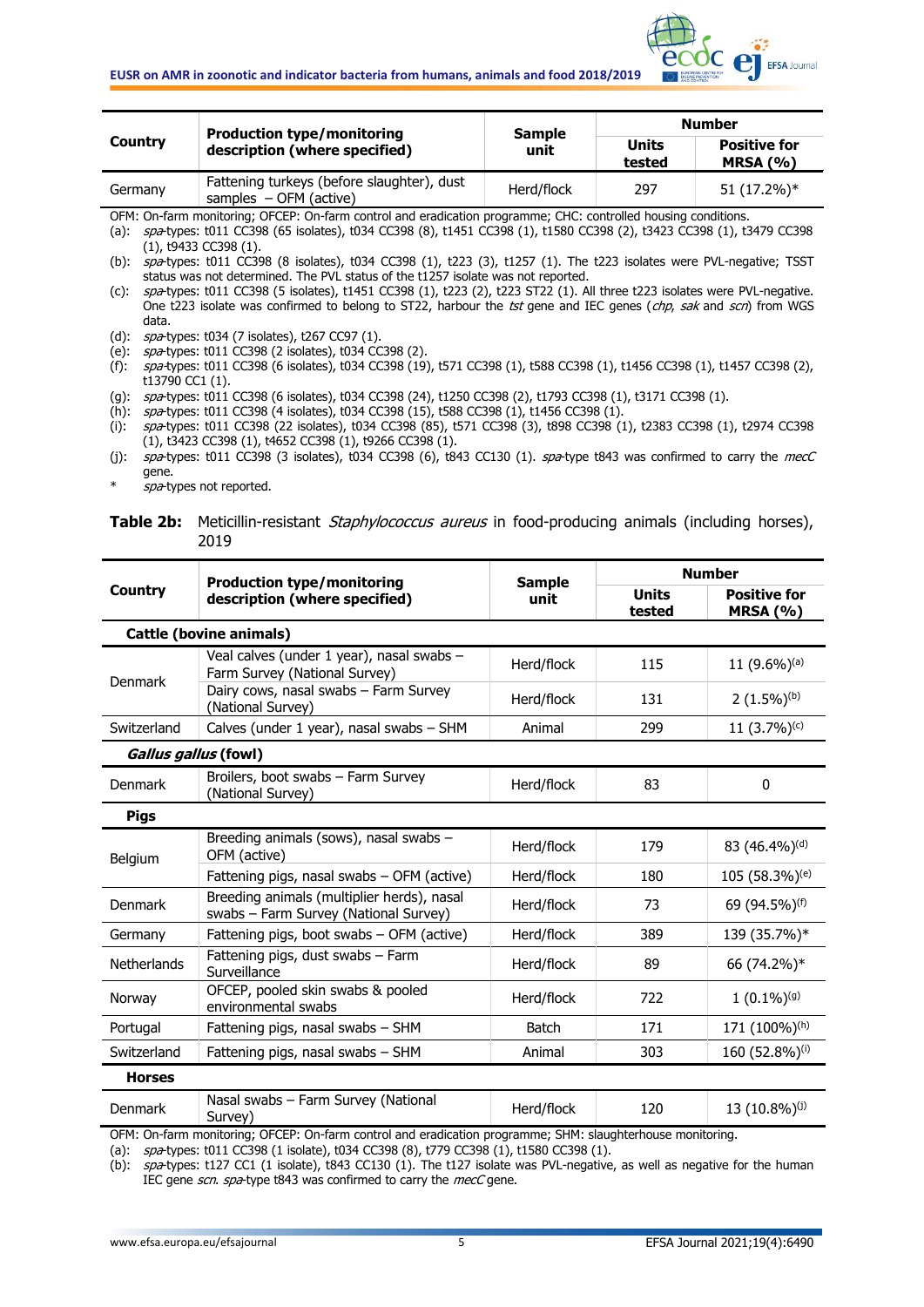

- (c): spa-types were not reported; however, all 11 isolates were confirmed to belong to CC398 using the sau1-hsdS1 CC398 PCR reaction (Stegger et al., 2011).
- (d): spa-types: t011 CC398 (57 isolates), t034 CC398 (18), t108 CC398 (2), t779 CC398 (1), t2346 CC398 (1), t2582 CC398 (1), t2922 CC398 (1), t3119 CC398 (2).
- (e): spa-types: t011 CC398 (67 isolates), t034 CC398 (11), t1451 CC398 (2), t1457 CC398 (1), t2346 CC398 (1), t2370 CC398 (2), t2383 CC398 (1), t3041 CC398 (1), t3119 CC398 (1), unspecified (18).
- (f): spa-types: t011 CC398 (10 isolates), t034 CC398 (57), t1928 CC398 (1), t4652 CC398 (1).
- $(g)$ : spa-type: t034 CC398 (1 isolate).
- (h): spa-types: t011 CC398 (3 isolates), unspecified (168).
- (i):  $spa$ -types were not reported; however, 159/160 isolates were confirmed to belong to CC398 using the  $sau1-hsdS1$  CC398 PCR reaction (Stegger et al., 2011). The remaining isolate did not survive cryo-conservation, therefore molecular typing could not be performed.
- (j): spa-types: t011 CC398 (4 isolates), t034 CC398 (6), t1451 CC398 (1), t843 CC130 (1), t3256 CC130 (1). spa-types t843 and t3256 were confirmed to carry the mecC gene.
- spa-types not reported.

**Table 3:** Meticillin-resistant Staphylococcus aureus in food-producing animals, clinical investigations, 2018

|                         | Production type/monitoring description   | <b>Sample</b> | <b>Number</b>          |                          |  |
|-------------------------|------------------------------------------|---------------|------------------------|--------------------------|--|
| Country                 | (where specified)                        | unit          | <b>Units</b><br>tested | (%) positive<br>for MRSA |  |
| Cattle (bovine animals) |                                          |               |                        |                          |  |
|                         | Production type unspecified - OFCI       | Animal        | 3                      | 0                        |  |
| Slovakia                | Calves (under $1$ year) – OFCI<br>Animal |               |                        | 0                        |  |
|                         | Dairy cows - OFCI<br>Animal              |               | 65                     | 0                        |  |
| Gallus gallus (fowl)    |                                          |               |                        |                          |  |
| <b>Slovakia</b>         | Broilers (day-old chicks) - OFCI         | Animal        | 2                      | 0                        |  |
| Goats                   |                                          |               |                        |                          |  |
| Slovakia                | Production type unspecified - OFCI       | Animal        | 8                      | 0                        |  |
| <b>Sheep</b>            |                                          |               |                        |                          |  |
| Slovakia                | Production type unspecified - OFCI       | Animal        |                        | 0                        |  |
|                         | Milk ewes - OFCI                         | Animal        | 20                     | 0                        |  |

VCCI: At-veterinary-clinic clinical investigations; OFCI: On-farm clinical investigations.

**Table 4a:** Meticillin-resistant *Staphylococcus aureus* in companion animals, clinical investigations, 2018

|                    | Production type/monitoring description | <b>Sample</b> | <b>Number</b>          |                          |
|--------------------|----------------------------------------|---------------|------------------------|--------------------------|
| <b>Country</b>     | (where specified)                      | unit          | <b>Units</b><br>tested | (%) positive<br>for MRSA |
| Cats               |                                        |               |                        |                          |
| <b>Netherlands</b> | <b>VCCI</b>                            | Animal        | 354                    | $5(1.4\%)*$              |
| Slovakia           | Pet animals - VCCI                     | Animal        | 5                      | 0                        |
| <b>Dogs</b>        |                                        |               |                        |                          |
| <b>Netherlands</b> | <b>VCCI</b>                            | Animal        | 584                    | $1(0.2\%)*$              |
| Slovakia           | Pet animals - VCCI                     | Animal        | 67                     | $\mathbf 0$              |
| Guinea pigs        |                                        |               |                        |                          |
| Slovakia           | Pet animals - VCCI                     | Animal        | 1                      | $\mathbf 0$              |
| <b>Rabbits</b>     |                                        |               |                        |                          |
| Slovakia           | <b>VCCI</b>                            | Animal        | 2                      | 0                        |
| <b>Horses</b>      |                                        |               |                        |                          |
| <b>Netherlands</b> | <b>OFCI</b>                            | Animal        | 253                    | 24 (9.5%)*               |
| Slovakia           | <b>OFCI</b>                            | Animal        | 2                      | 0                        |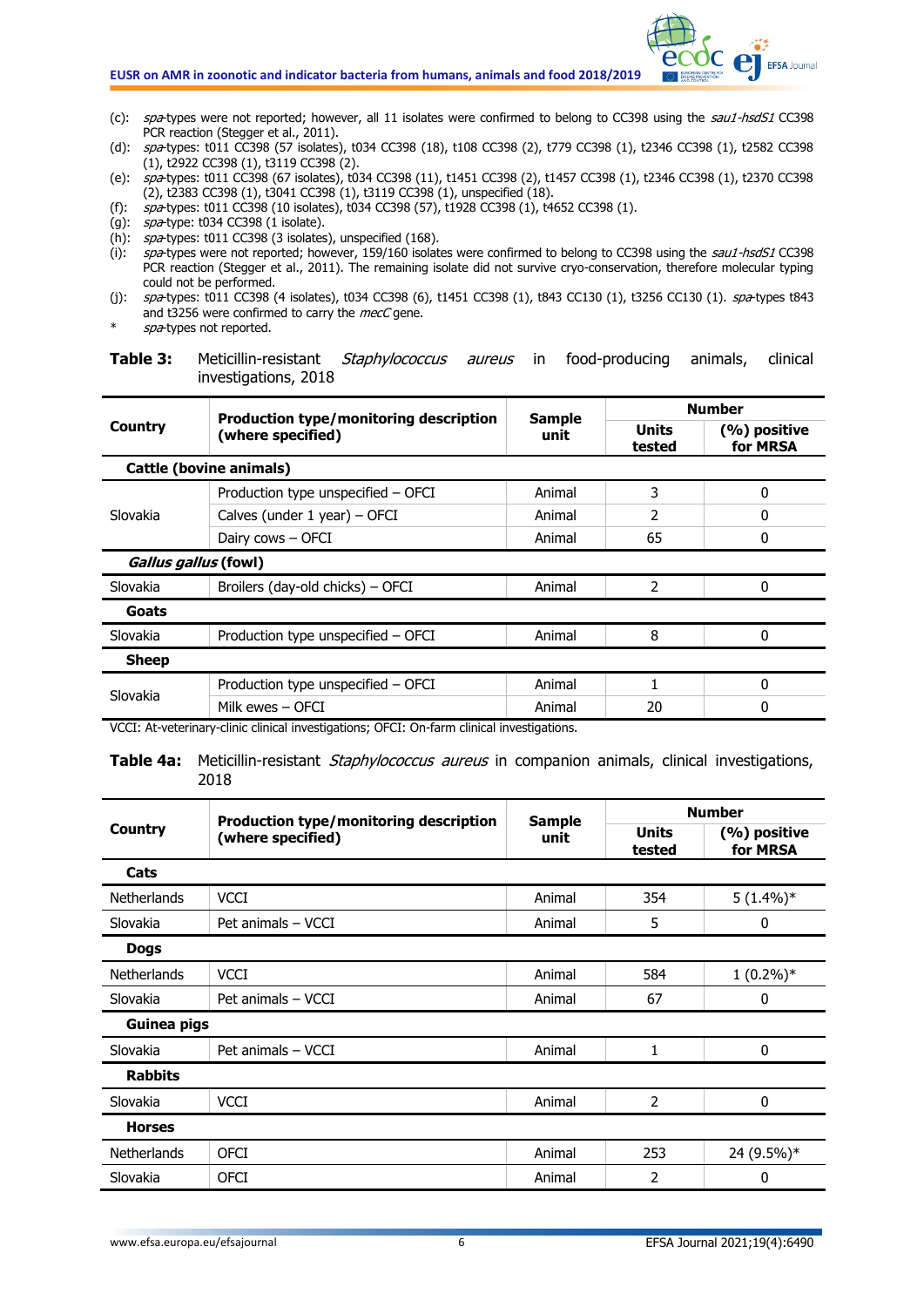

VCCI: At-veterinary-clinic clinical investigations; OFCI: On-farm clinical investigations. spa-types not reported.

**Table 4b:** Meticillin-resistant *Staphylococcus aureus* in companion animals, clinical investigations, 2019

| Country            | <b>Production type/monitoring description</b><br>(where specified)                         | <b>Sample</b> | <b>Number</b>          |                          |  |  |
|--------------------|--------------------------------------------------------------------------------------------|---------------|------------------------|--------------------------|--|--|
|                    |                                                                                            | unit          | <b>Units</b><br>tested | (%) positive<br>for MRSA |  |  |
| Cats               |                                                                                            |               |                        |                          |  |  |
| <b>Netherlands</b> | <b>VCCI</b>                                                                                | Animal        | 428                    | $2(0.5\%)*$              |  |  |
| <b>Dogs</b>        |                                                                                            |               |                        |                          |  |  |
| <b>Netherlands</b> | <b>VCCI</b>                                                                                | Animal        | 874                    | $5(0.6\%)*$              |  |  |
| <b>Horses</b>      |                                                                                            |               |                        |                          |  |  |
| <b>Netherlands</b> | <b>OFCI</b>                                                                                | Animal        | 270                    | 33 (12.2%)*              |  |  |
|                    | VCCI: At-veterinary-clinic clinical investigations; OFCI: On-farm clinical investigations. |               |                        |                          |  |  |

 $spa$ -types not reported.

Table 5: Temporal trends in prevalence of meticillin-resistant Staphylococcus aureus in various types of meat (at retail monitoring), 3 reporting countries, 2018/2019

|                                 |      | <b>Production</b>                  | <b>Sample</b> |                  | <b>Method of</b>       | <b>Number</b>                          |  |
|---------------------------------|------|------------------------------------|---------------|------------------|------------------------|----------------------------------------|--|
| <b>Country</b>                  | Year | type/description                   | unit          | <b>isolation</b> | <b>Units</b><br>tested | <b>Positive for</b><br><b>MRSA (%)</b> |  |
| <b>Meat from bovine animals</b> |      |                                    |               |                  |                        |                                        |  |
| Netherlands                     | 2018 | Fresh - ARM                        | Single        | $1-S$            | 140                    | $3(2.1\%)*$                            |  |
|                                 | 2019 | $Fresh - ARM$                      | Single        | $1-S$            | 286                    | 11 (3.8%)*                             |  |
|                                 | 2017 | Fresh (chilled) - ARM              | Single        | $2-S$            | 299                    | $\mathbf{0}$                           |  |
| Switzerland <sup>1</sup>        | 2019 | Fresh (chilled) - ARM              | Single        | $1-S$            | 309                    | $2(0.6\%)$ <sup>(a)</sup>              |  |
| <b>Meat from pigs</b>           |      |                                    |               |                  |                        |                                        |  |
|                                 | 2018 | Fresh - ARM                        | Single        | $1-S$            | 135                    | $8(5.9\%)*$                            |  |
| Netherlands                     | 2019 | Fresh - ARM                        | Single        | $1-S$            | 296                    | 25 (8.4%)*                             |  |
|                                 | 2017 | Fresh (chilled) - ARM              | Single        | $2-S$            | 301                    | $2(0.7\%)^{(b)}$                       |  |
| Switzerland <sup>2</sup>        | 2019 | Fresh (chilled) - ARM              | Single        | $1-S$            | 311                    | $1(0.3\%)$ <sup>(c)</sup>              |  |
|                                 |      | Meat from broilers (Gallus gallus) |               |                  |                        |                                        |  |
|                                 | 2011 | $Fresh - ARM$                      | Single        | $2-S$            | 404                    | 107 (26.5%)*                           |  |
|                                 | 2013 | $Fresh - ARM$                      | Single        | $2-S$            | 443                    | 107 (24.2%)*                           |  |
| Germany                         | 2016 | Fresh - ARM (active)               | Single        | $2-S$            | 422                    | 55 (13.0%)*                            |  |
|                                 | 2018 | Fresh (skinned) - ARM<br>(active)  | Single        | $2-S$            | 444                    | 73 (16.4%)*                            |  |
| Netherlands                     | 2018 | Fresh (chilled) - ARM              | Single        | $1-S$            | 129                    | 26 (20.2%)*                            |  |
|                                 | 2019 | Fresh (chilled) - ARM              | Single        | $1-S$            | 237                    | 41 (17.3%)*                            |  |
| Switzerland <sup>3</sup>        | 2016 | Fresh - ARM                        | Single        | $2-S$            | 302                    | $9(3.0\%)$ <sup>(d)</sup>              |  |
|                                 | 2018 | Fresh - ARM                        | Single        | $2-S$            | 312                    | $4(1.3\%)^{(e)}$                       |  |
| <b>Meat from turkeys</b>        |      |                                    |               |                  |                        |                                        |  |
|                                 | 2012 | Fresh - ARM                        | Single        | $2-S$            | 749                    | 282 (37.7%)*                           |  |
|                                 | 2014 | Fresh - ARM (active)               | Single        | $2-S$            | 339                    | 144 (42.5%)*                           |  |
| Germany                         | 2016 | Fresh - ARM (active)               | Single        | $2-S$            | 458                    | 204 (44.5%)*                           |  |
|                                 | 2018 | Fresh (skinned) - ARM<br>(active)  | Single        | $2-S$            | 525                    | 224 (42.7%)*                           |  |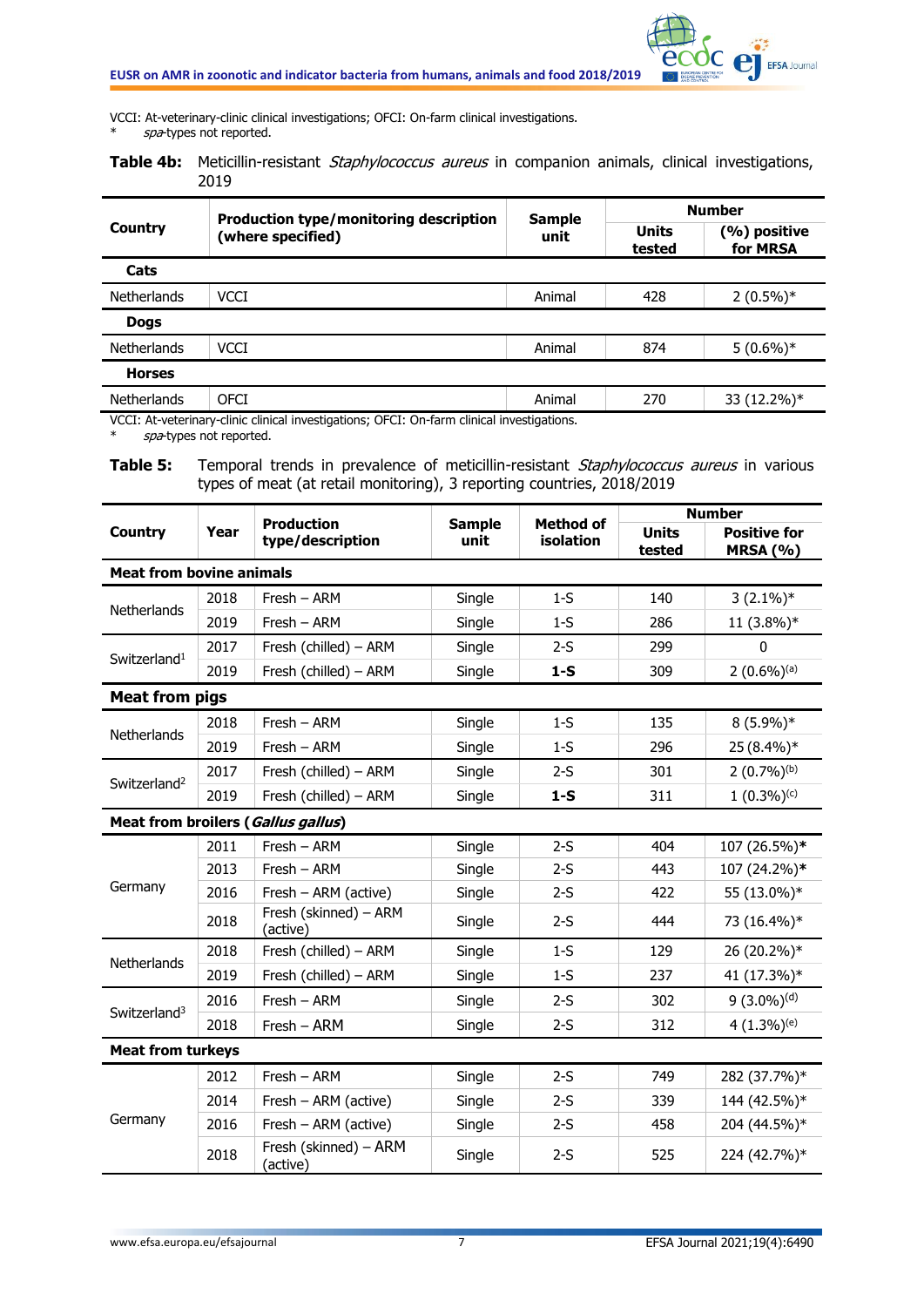

| Netherlands | 2018 | Fresh (chilled) - ARM             | Single | $\sim$<br>--<br>. . | (100%)*    |
|-------------|------|-----------------------------------|--------|---------------------|------------|
|             | 2019 | Fresh (chilled) – $\ldots$<br>ARM | Single | ∽<br>1-2            | *(64.3%) و |

ARM: at retail monitoring. Method of isolation: 1-S (1 step method); 2-S (2 step method).

1: In 2015, Switzerland also tested bovine meat samples (ARM) using the 2-S method of isolation. While the number of units tested was similar throughout all years, the sampling strategy differed; in 2015, batches of bovine meat were tested as opposed to single meat samples in 2017 and 2019. No batches tested positive for MRSA in 2015 (0/298).

2: In 2015, Switzerland also tested fresh pig meat samples (ARM) using the 2-S method of isolation. While the number of units tested was similar throughout all years, the sampling strategy differed; in 2015, batches of pig meat were tested as opposed to single pig meat samples in 2017 and 2019. MRSA prevalence was reported at a similar very low level in 2015  $(2/301, 0.7\%)$ , with  $spa$ -type t034 identified (2 isolates).

3: In 2014, Switzerland also tested fresh broiler meat samples (ARM) using the 2-S method of isolation. While the number of units tested was similar throughout all years, the sampling strategy differed; in 2014, batches of broiler meat were tested as opposed to single broiler meat samples in 2016 and 2018. MRSA prevalence was also reported at a low level in 2014 (22/319, 6.9%), with spa-types t011 (3 isolates), t032 (3), t034 (14), t571 (1) and t899 (1) identified.

(b): In 2017,  $spat$ ype: t011 (1 isolate), t002 (1). PVL status of the t002 isolate was not reported.

(c): In 2019, spa-type was not reported; however, the isolate was confirmed to belong to CC398 using the sau1-hsdS1 CC398 PCR reaction (Stegger et al., 2011).

(d): In 2016,  $spa$ -types: t034 (3 isolates), t153 (1), t1430 (3), t2123 (2). PVL status of the t153 isolate was not reported.

(e): In 2018, spa-types: t034 CC398 (1 isolate), t1430 (1), t571 CC398 (1), t13177 (1).

spa-types not reported.

#### **Table 6:** Temporal trends in prevalence of meticillin-resistant *Staphylococcus aureus* in various food-producing animals (including horses), 5 reporting countries, 2018/2019

|                                |      |                                                  | <b>Sample</b> |                               |                        | <b>Number</b>                          |
|--------------------------------|------|--------------------------------------------------|---------------|-------------------------------|------------------------|----------------------------------------|
| <b>Country</b>                 | Year | <b>Production</b><br>type/description            | unit          | <b>Method of</b><br>isolation | <b>Units</b><br>tested | <b>Positive for</b><br><b>MRSA (%)</b> |
| <b>Cattle (bovine animals)</b> |      |                                                  |               |                               |                        |                                        |
|                                | 2012 | Veal calves (under 1<br>year), NS - OFM          | Herd          | $2-S$                         | 104                    | 49 (47.1%) <sup>(a)</sup>              |
|                                | 2015 | Veal calves (under 1<br>year), NS - OFM (active) | Herd          | $2-S$                         | 147                    | 116 (78.9%) <sup>(b)</sup>             |
|                                | 2018 | Veal calves (under 1<br>year), NS - OFM (active) | Herd          | $2-S$                         | 145                    | 79 (54.5%) <sup>(c)</sup>              |
|                                | 2012 | Dairy cows, NS - OFM<br>(active)                 | Herd          | $2-S$                         | 141                    | 14 (9.9%) <sup>(d)</sup>               |
| Belgium                        | 2015 | Dairy cows, NS - OFM<br>(active)                 | Herd          | $2-S$                         | 96                     | 10 (10.4%) <sup>(e)</sup>              |
|                                | 2018 | Dairy cows, NS - OFM<br>(active)                 | Herd          | $2-S$                         | 93                     | 13 (14.0%) <sup>(f)</sup>              |
|                                | 2012 | Meat production animals,<br>$NS - OFM$           | Herd          | $2-S$                         | 187                    | 19 (10.2%) <sup>(g)</sup>              |
|                                | 2015 | Meat production animals,<br>$NS - OFM$ (active)  | Herd          | $2-S$                         | 104                    | 16 (15.4%)(h)                          |
|                                | 2018 | Meat production animals,<br>NS-OFM (active)      | Herd          | $2-S$                         | 103                    | $9(8.7\%)$ <sup>(i)</sup>              |
| Denmark                        | 2018 | Dairy cows, NS - FS<br>(National Survey)         | Herd          | $1-S$                         | 132                    | $8(6.1\%)$                             |
|                                | 2019 | Dairy cows, NS - FS<br>(National Survey)         | Herd          | $1-S$                         | 131                    | 2 $(1.5\%)^{(k)}$                      |
|                                | 2015 | Calves $(<1$ year), NS -<br><b>SHM</b>           | Animal        | $2-S$                         | 292                    | 19 (6.5%) <sup>(l)</sup>               |
| Switzerland                    | 2017 | Calves $(<1$ year), NS -<br><b>SHM</b>           | Animal        | $2-S$                         | 297                    | 24 $(8.1\%)$ <sup>(m)</sup>            |
|                                | 2019 | Calves (<1 year), $NS -$<br><b>SHM</b>           | Animal        | $1-S$                         | 299                    | 11 $(3.7\%)^{(n)}$                     |
| <b>Pigs</b>                    |      |                                                  |               |                               |                        |                                        |
| Belgium                        | 2016 | Breeding animals, NS -<br><b>OFM</b>             | Herd          | $2-S$                         | 153                    | 91 (59.5%) <sup>(0)</sup>              |

<sup>(</sup>a): In 2019,  $\sin 2019$ ,  $\sin 2019$ ,  $\sin 2019$  are not reported; however, both isolates were confirmed to belong to CC398 using the sau1-hsdS1 CC398 PCR reaction (Stegger et al., 2011).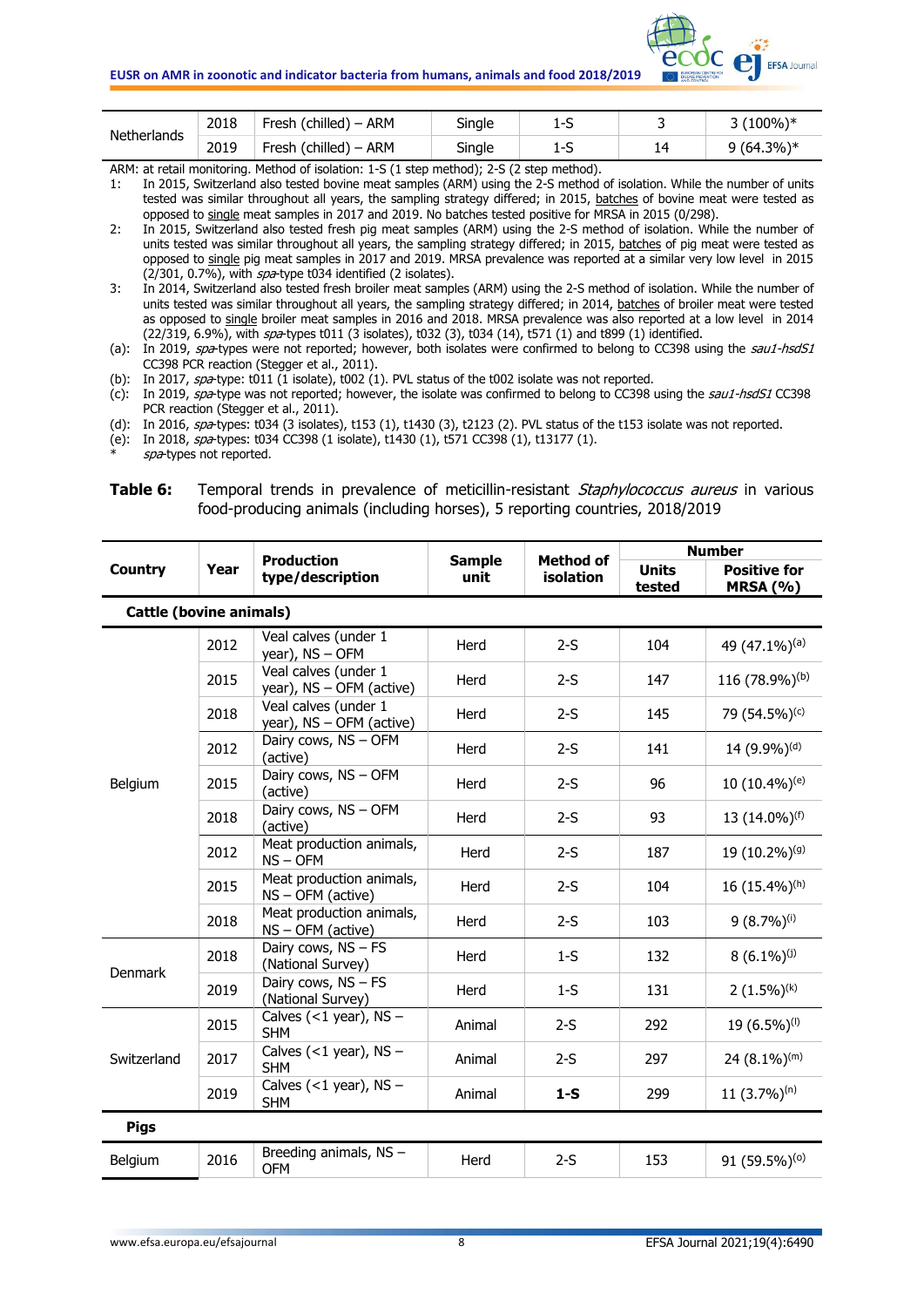

|                | 2019 | Breeding animals, NS -<br><b>OFM</b>                                  | Herd                 | $2-S$ | 179 | 83 $(46.4\%)^{(p)}$           |
|----------------|------|-----------------------------------------------------------------------|----------------------|-------|-----|-------------------------------|
|                | 2016 | Fattening pigs, NS - OFM                                              | Herd                 | $2-S$ | 177 | 112 $(63.3\%)$ <sup>(q)</sup> |
|                | 2019 | Fattening pigs, NS - OFM                                              | Herd                 | $2-S$ | 180 | 105 (58.3%) <sup>(r)</sup>    |
|                | 2016 | Breeding animals, NS -<br>OFM (National Survey)                       | Herd                 | $2-S$ | 6   | $6(100\%)*$                   |
|                | 2018 | Breeding animals, NS -<br>OFM (National Survey)                       | Herd                 | $1-S$ | 41  | 34 (82.9%) <sup>(s)</sup>     |
| <b>Denmark</b> | 2016 | Fattening pigs<br>(conventional herds), NS<br>- OFM (National Survey) | Herd                 | $2-S$ | 57  | 50 (87.7%)*                   |
|                | 2018 | Fattening pigs (raised<br>$under$ CHC), NS - OFM<br>(National Survey) | Herd                 | $1-S$ | 130 | 116 $(89.2\%)$ <sup>(t)</sup> |
| Germany        | 2017 | Fattening pigs, BS - OFM<br>(active)                                  | Herd                 | $2-S$ | 341 | 130 (38.1%)*                  |
|                | 2019 | Fattening pigs, BS - OFM<br>(active)                                  | Herd                 | $2-S$ | 389 | 139 (35.7%)*                  |
|                | 2014 | Pigs, PSS & PES - NFCEP                                               | Herd                 | $2-S$ | 986 | $1(0.1\%)$ <sup>(u)</sup>     |
|                | 2015 | Pigs, PSS & PES - NFCEP                                               | Herd                 | $2-S$ | 821 | 4 $(0.5\%)$ <sup>(v)</sup>    |
| Norway         | 2016 | Pigs, PSS & PES - NFCEP                                               | Herd                 | $2-S$ | 872 | $1(0.1\%)$ <sup>(w)</sup>     |
|                | 2017 | Pigs, PSS & PES - NFCEP                                               | Herd                 | $2-S$ | 826 | $3(0.4\%)^{(x)}$              |
|                | 2018 | Pigs, PSS & PES - NFCEP                                               | Herd                 | $1-S$ | 716 | 0                             |
|                | 2019 | Pigs, PSS & PES - NFCEP                                               | Herd                 | $1-S$ | 722 | $1(0.1\%)$                    |
|                | 2010 | Fattening pigs, NS - SHM                                              | Animal               | $2-S$ | 392 | 23 $(5.9\%)$ <sup>(z)</sup>   |
|                | 2011 | Fattening pigs, NS - SHM                                              | Animal               | $2-S$ | 392 | 22 $(5.6\%)$ <sup>(aa)</sup>  |
|                | 2012 | Fattening pigs, NS - SHM                                              | Animal               | $2-S$ | 397 | 72 (18.1%) <sup>(bb)</sup>    |
| Switzerland    | 2013 | Fattening pigs, NS - SHM                                              | Animal               | $2-S$ | 351 | 73 $(20.8\%)$ <sup>(cc)</sup> |
|                | 2014 | Fattening pigs, NS - SHM                                              | Animal               | $2-S$ | 298 | 79 (26.5%) <sup>(dd)</sup>    |
|                | 2015 | Fattening pigs, NS - SHM                                              | Animal               | $2-S$ | 300 | 77 (25.7%) <sup>(ee)</sup>    |
|                | 2017 | Fattening pigs, NS - SHM                                              | Animal               | $2-S$ | 298 | 131 (44.0%) <sup>(ff)</sup>   |
|                | 2019 | Fattening pigs, NS - SHM                                              | Animal               | $1-S$ | 303 | 160 (52.8%) <sup>(gg)</sup>   |
| <b>Horses</b>  |      |                                                                       |                      |       |     |                               |
| Denmark        | 2018 | Horses, NS - FS<br>(National Survey)                                  | Premises<br>(stable) | $1-S$ | 123 | $10(8.1\%)$ <sup>(hh)</sup>   |
|                | 2019 | Horses, $NS - FS$<br>(National Survey)                                | Premises<br>(stable) | $1-S$ | 120 | 13 (10.8%) <sup>(ii)</sup>    |
| <b>Turkeys</b> |      |                                                                       |                      |       |     |                               |
|                | 2012 | Meat production animals,<br>$DS - OFM$                                | Flock                | $2-S$ | 235 | 30 (12.8%)*                   |
| Germany        | 2014 | Meat production animals,<br>$DS - OFM$ (active)                       | Flock                | $2-S$ | 192 | 42 (21.9%)*                   |
|                | 2018 | Fattening turkeys (before<br>slaughter), DS - OFM<br>(active)         | Flock                | $2-S$ | 297 | 51 (17.2%)*                   |
|                |      |                                                                       |                      |       |     |                               |

OFM: on-farm monitoring; NFCEP: National Farm Control and Eradication Programme; FS: Farm survey; CHC: controlled housing conditions; SHM: slaughterhouse monitoring; BS: boot swabs; NS: nasal swabs, PSS: pooled skin swabs; PES: pooled environmental swabs; DS: dust samples. Method of isolation: 1-S (1 step method); 2-S (2 step method). (a): In 2012, spa-types: t011 (40 isolates), t1451 (3), t1456 (1), t1985 (3), t3423 (1), untypable (1).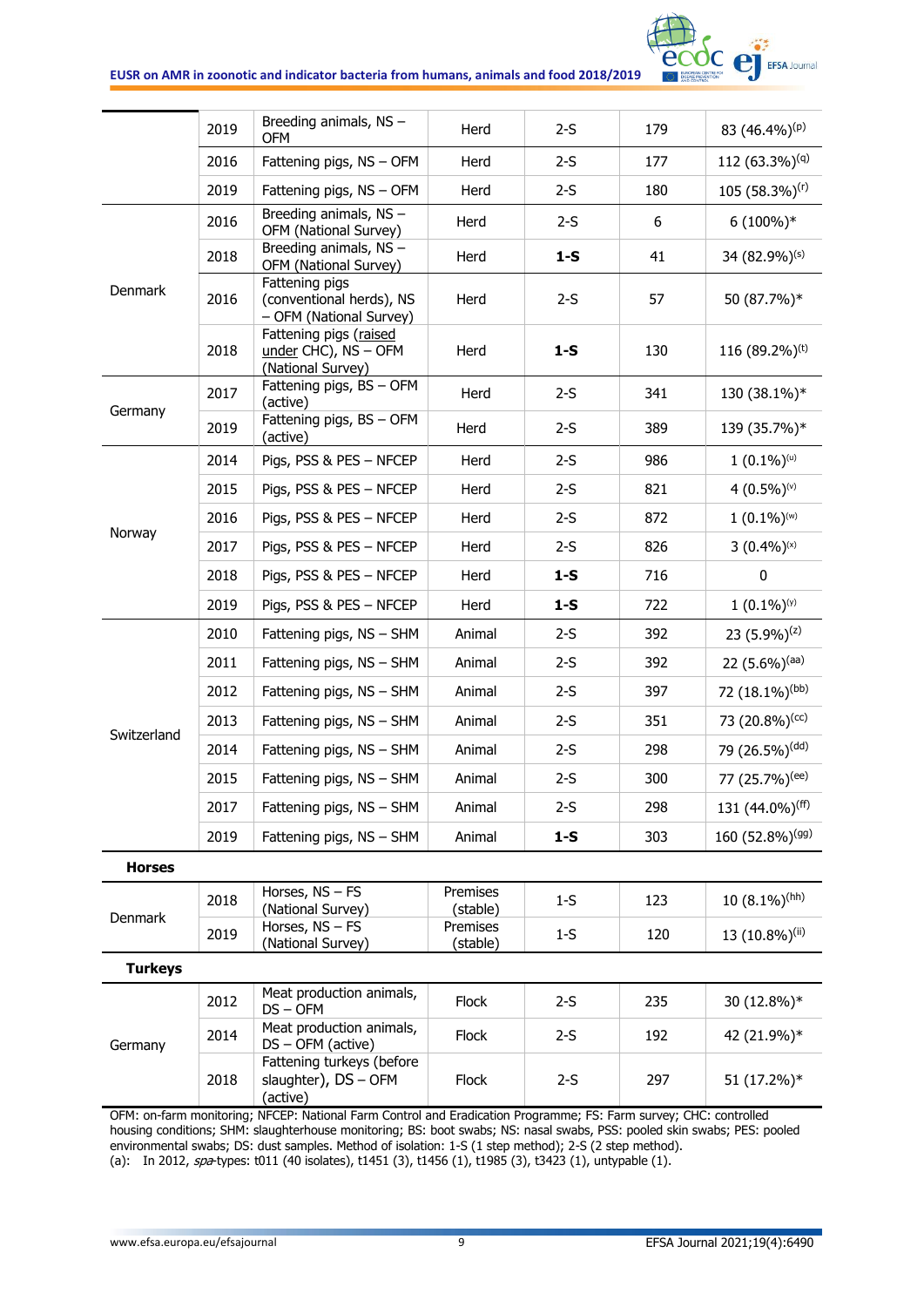#### **EUSR on AMR in zoonotic and indicator bacteria from humans, animals and food 2018/2019**

- (b): In 2015, spa-types: t011 (64 isolates), t034 (15), t037 (8), t044 (3), t1451 (3), t1580 (7), t1985 (8), t2287 (2), t3423 (5), untypable (1). The t044 isolates were PVL-negative.
- (c): In 2018, spa-types: t011 CC398 (65 isolates), t034 CC398 (8), t1451 CC398 (1), t1580 CC398 (2), t3423 CC398 (1), t3479 CC398 (1), t9433 CC398 (1).
- (d): In 2012, spa-types: t011 (8 isolates), t037 (1), t388 (1), t1456 (1), t6228 (2), untypable (1).
- (e): In 2015, t011 (4 isolates), t034 (1), t1580 (1), t1985 (2), t2383 (1), untypable (1).
- (f): In 2018, spa-types: t011 CC398 (8 isolates), t034 CC398 (1), t223 (3), t1257 (1). The t223 isolates were PVL-negative; TSST status was not determined. The PVL status of the t1257 isolate was not reported.
- (g): In 2012, spa-types: t011 (16 isolates), t121 (1), t1456 (1), t1985 (1).
- (h): In 2015, spa-types: t011 (9 isolates), t034 (2), t1451 (1), t1580 (2), t2287 (1), t3423 (1).
- (i): In 2018, spa-types: t011 CC398 (5 isolates), t1451 CC398 (1), t223 (2), t223 ST22 (1). All three t223 isolates were PVLnegative. One t223 isolate was confirmed to belong to ST22, harbour the tst gene and IEC genes (chp, sak and scn) from WGS data.
- (j): In 2018, spa-types: t034 (7 isolates), t267 CC97 (1).
- (k): In 2019,  $\frac{1}{5}$   $\frac{1}{27}$  CC1 (1 isolate), t843 CC130 (1). The t127 isolate was PVL-negative, as well as negative for the human IEC gene scn. spa-type t843 was confirmed to carry the mecC gene.
- In 2015,  $spa$ -types: t011 (11 isolates), t034 (6) and t008 (2). The t008 isolates were PVL-positive.
- (m): In 2017, spa-types: t011 (14 isolates), t034 (7), t127 (1), t17339 (2). PVL status of the t127 isolate was not reported. (n): In 2019,  $\frac{1}{10}$  spa-types were not reported; however, all 11 isolates were confirmed to belong to CC398 using the sau1-hsdS1 CC398 PCR reaction (Stegger et al., 2011).
- (o): In 2016, spa-types: t011 CC398 (55 isolates), t1451 (2), t1456 (1), t1456 CC398 (3), t1580 (1), t1985 (5), t1985 CC398 (1), t034 (1), t034 CC398 (4), t4659 CC398 (1), unspecified (17).
- (p): In 2019, spa-types: t011 CC398 (57 isolates), t034 CC398 (18), t108 CC398 (2), t779 CC398 (1), t2346 CC398 (1), t2582 CC398 (1), t2922 CC398 (1), t3119 CC398 (2).
- (q): In 2016, spa-types: t011 CC398 (71 isolates), t1451 (1), t1456 (1), t1456 CC398 (1), t1580 (5), t1985 (8), t1985 CC398 (3), t034 (7), t034 CC398 (2), t037 (1), t898 (1), unspecified (11).
- (r): In 2019, spa-types: t011 CC398 (67 isolates), t034 CC398 (11), t1451 CC398 (2), t1457 CC398 (1), t2346 CC398 (1), t2370 CC398 (2), t2383 CC398 (1), t3041 CC398 (1), t3119 CC398 (1), unspecified (18).
- (s): In 2018, spa-types: t011 CC398 (6 isolates), t034 CC398 (24), t1250 CC398 (2), t1793 CC398 (1), t3171 CC398 (1).
- (t): In 2018, spa-types: t011 CC398 (22 isolates), t034 CC398 (85), t571 CC398 (3), t898 CC398 (1), t2383 CC398 (1), t2974 CC398 (1), t3423 CC398 (1), t4652 CC398 (1), t9266 CC398 (1).
- (u): In 2014, spa-type: t011 CC398 (1).
- (v): In 2015, spa-type: t034 CC398 (2), t177 CC1 (2).
- (w): In 2016, spa-type: t034 CC398 (1).
- (x): In 2017, spa-types: t091 CC7 (1 isolate), t843 CC130 (1), t6292 CC425 (1). The t091 isolate was PVL-negative, spa-types t843 and t6292 were confirmed to carry the mecC gene.
- (y): In 2019, spa-type: t034 CC398 (1).
- (z): In 2010, spa-types: t034 ST398 (17 isolates), t011 ST398 (1), t208 ST49 (5).
- (aa): In 2011, spa-types: t034 ST398 (19 isolates), t011 ST398 (1), t208 ST49 (1), t2279 ST1 (1).
- (bb): In 2012, spa-types: t034 CC398 (61 isolates), t011 CC398 (9), t208 ST49 (2).
- (cc): In 2013, spa-types: t034 (63 isolates), t011 (10).
- (dd): In 2014, spa-types: t034 (57 isolates), t011 (19), t208 (1), t899 (1), t2741 (1).
- (ee): In 2015, spa-types: t034 (48 isolates), t011 (23), t032 (1), t571 (1), t899 (1), t1145 (1), t1250 (1), t4475 (1).
- (ff): In 2017, spa-types: t034 (63 isolates), t011 (61), t899 (2), t1451 (3), t2330 (1), t2876 (1).
- (gg): In 2019, spa-types were not reported; however, 159/160 isolates were confirmed to belong to CC398 using the sau1hsdS1 CC398 PCR reaction (Stegger et al., 2011). The remaining isolate did not survive cryo-conservation, therefore typing could not be performed.
- (hh): In 2018, spa-types: t011 CC398 (3 isolates), t034 CC398 (6), t843 CC130 (1). spa-type t843 was confirmed to carry the mecC gene.
- (ii): In 2019, spa-types: t011 CC398 (4 isolates), t034 CC398 (6), t1451 CC398 (1), t843 CC130 (1), t3256 CC130 (1). spatypes t843 and t3256 were confirmed to carry the mecC gene.
- spa-types not reported.

**C** EFSA Journal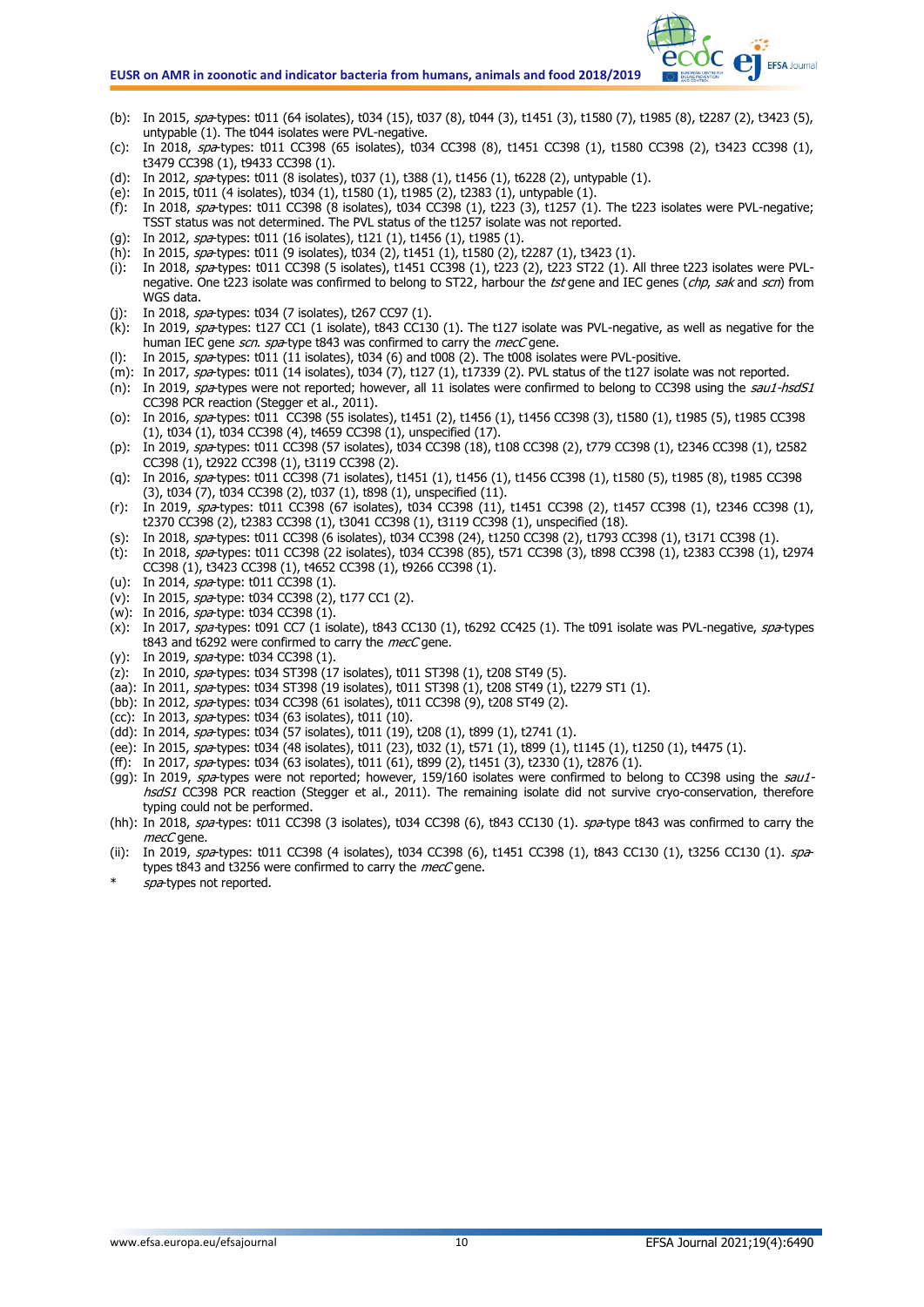

| <b>Country</b>                                          | N                                          | <b>GEN</b> | <b>KAN</b>   | <b>STR</b> | <b>CHL</b> | <b>RIF</b>   | <b>CIP</b> | <b>ERY</b> | <b>CLI</b> | Q/D  | <b>TIA</b>  | <b>MUP</b> | <b>FUS</b>  | <b>SMX</b>   | <b>TMP</b> | <b>TET</b> |
|---------------------------------------------------------|--------------------------------------------|------------|--------------|------------|------------|--------------|------------|------------|------------|------|-------------|------------|-------------|--------------|------------|------------|
| Meat from turkeys – fresh                               |                                            |            |              |            |            |              |            |            |            |      |             |            |             |              |            |            |
| Austria                                                 | 1(a)                                       | 0          | $\mathbf{0}$ | 0          | $\Omega$   | 0            | 0          | 100        | 100        | 0    | $\mathbf 0$ | 0          | $\mathbf 0$ | 0            | 100        | 100        |
|                                                         | Meat from broilers (Gallus gallus) - fresh |            |              |            |            |              |            |            |            |      |             |            |             |              |            |            |
| Austria                                                 | $\mathsf{B}^{(b)}$                         | 0          | 0            | 33.3       | 33.3       | $\Omega$     | 66.7       | 0          | 33.3       | 33.3 | 33.3        | 0          | $\Omega$    | $\mathbf{0}$ | 66.7       | 100        |
| Switzerland                                             | 4 <sup>(c)</sup>                           | 0          | $\mathbf{0}$ | 25         | 0          | 0            | 75         | 75         | 75         | 50   | 50          | 0          | 0           | 25           | 50         | 75         |
| Cattle (bovine animals) herds - calves (under 1 year)   |                                            |            |              |            |            |              |            |            |            |      |             |            |             |              |            |            |
| Belgium                                                 | 79 <sup>(d)</sup>                          | 64.6       | 69.6         | 11.4       | 3.8        | $\mathbf{0}$ | 32.9       | 84.8       | 88.6       | 21.5 | 11.4        | 0          | $\Omega$    | 5.1          | 97.5       | 100        |
| Cattle (bovine animals) herds - dairy cows              |                                            |            |              |            |            |              |            |            |            |      |             |            |             |              |            |            |
| Belgium                                                 | $13^{(e)}$                                 | 46.2       | 46.2         | 15.4       | 7.7        | 7.7          | 46.2       | 38.5       | 30.8       | 23.1 | 30.8        | 0          | 15.4        | 15.4         | 69.2       | 69.2       |
| Cattle (bovine animals) herds - meat production animals |                                            |            |              |            |            |              |            |            |            |      |             |            |             |              |            |            |
| Belgium                                                 | 9 <sup>(f)</sup>                           | 22.2       | 22.2         | 0          | 0          | 0            | 33.3       | 33.3       | 33.3       | 11.1 | 11.1        | 0          | 0           | 0            | 55.6       | 66.7       |

**Table 7a:** Occurrence of resistance (%) to selected antimicrobials in MRSA from food and animals, 2018

N: Number of isolates tested; GEN: gentamicin; KAN: kanamycin; STR: streptomycin; CHL: chloramphenicol; RIF: rifampicin; CIP: ciprofloxacin; ERY: erythromycin; CLI: clindamycin; Q/D: quinupristin/dalfopristin; TIA: tiamulin; MUP: mupirocin; FUS: fusidic acid; SMX: sulfamethoxazole; TMP: trimethoprim; TET: tetracycline.

All MRSA isolates were resistant to penicillin and cefoxitin, as expected. All isolates were susceptible to vancomycin and linezolid.

(a):  $spa$ -types: t011 (1 isolate).

(b):  $spa$ -types: t011 (2 isolates), t034 (1).

(c):  $spatypes: t034 CC398 (1 isolate), t1430 (1), t571 CC398 (1), t13177 (1).$ 

(d): spa-types: t011 CC398 (65 isolates), t034 CC398 (8), t1451 CC398 (1), t1580 CC398 (2), t3423 CC398 (1), t3479 CC398 (1), t9433 CC398 (1).

(e): spa-types: t011 CC398 (8 isolates), t034 CC398 (1), t223 (3), t1257 (1). The t223 isolates were PVL-negative; TSST status was not determined. The PVL status of the t1257 isolate was not reported.

(f): spa-types: t011 CC398 (5 isolates), t1451 CC398 (1), t223 (2), t223 ST22 (1). All three t223 isolates were PVL-negative. One t223 isolate was subjected to WGS and confirmed to belong to ST22 and harbour the tst gene, as well as IEC genes, chp, sak and scn.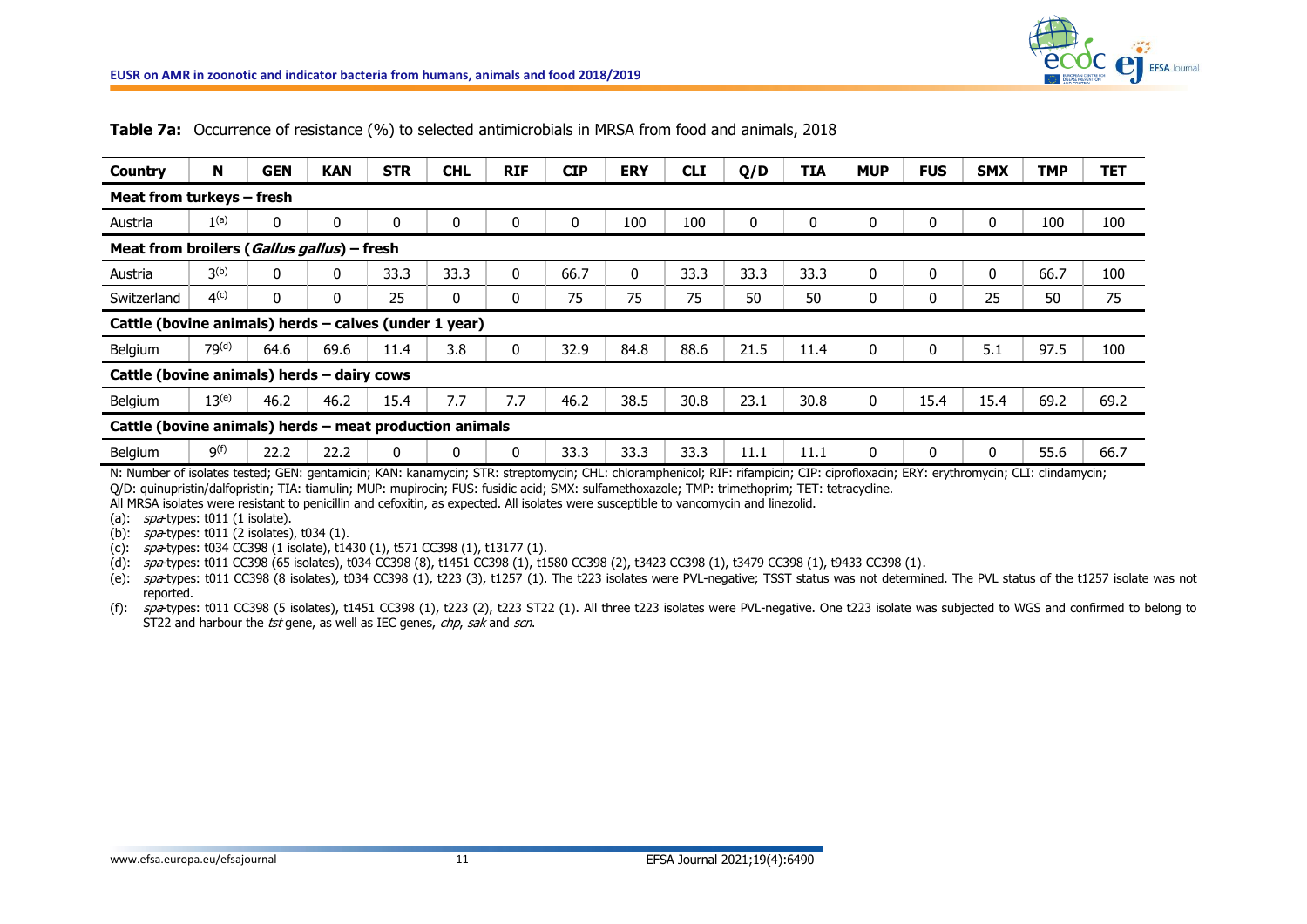

| <b>Country</b>                                                                                                                                                                                                                                                                                                                                                                                                                                                                                                                                                                        | N                 | <b>GEN</b>                                                                                                                                                | <b>KAN</b>   | <b>STR</b>                                                                                                                                                                                                                                                                                                                                                                                                                                                                                                                                                                                                                                                                                                                                                                                                                                                                                                                                                                                                                                                                                                                                                                                                                                                                                                                                                                                                                                                                                                                                                                                                                                                                                                                                                                                                                                                                                                                                                                                                                                                                                                                                                                          | <b>CHL</b>   | <b>RIF</b>   | <b>CIP</b> | <b>ERY</b> | <b>CLI</b> | Q/D  | <b>LZD</b>   | <b>TIA</b> | <b>MUP</b>   | <b>FUS</b>   | <b>SMX</b>   | <b>TMP</b> | <b>TET</b> |
|---------------------------------------------------------------------------------------------------------------------------------------------------------------------------------------------------------------------------------------------------------------------------------------------------------------------------------------------------------------------------------------------------------------------------------------------------------------------------------------------------------------------------------------------------------------------------------------|-------------------|-----------------------------------------------------------------------------------------------------------------------------------------------------------|--------------|-------------------------------------------------------------------------------------------------------------------------------------------------------------------------------------------------------------------------------------------------------------------------------------------------------------------------------------------------------------------------------------------------------------------------------------------------------------------------------------------------------------------------------------------------------------------------------------------------------------------------------------------------------------------------------------------------------------------------------------------------------------------------------------------------------------------------------------------------------------------------------------------------------------------------------------------------------------------------------------------------------------------------------------------------------------------------------------------------------------------------------------------------------------------------------------------------------------------------------------------------------------------------------------------------------------------------------------------------------------------------------------------------------------------------------------------------------------------------------------------------------------------------------------------------------------------------------------------------------------------------------------------------------------------------------------------------------------------------------------------------------------------------------------------------------------------------------------------------------------------------------------------------------------------------------------------------------------------------------------------------------------------------------------------------------------------------------------------------------------------------------------------------------------------------------------|--------------|--------------|------------|------------|------------|------|--------------|------------|--------------|--------------|--------------|------------|------------|
| Meat from pigs $-$ fresh                                                                                                                                                                                                                                                                                                                                                                                                                                                                                                                                                              |                   |                                                                                                                                                           |              |                                                                                                                                                                                                                                                                                                                                                                                                                                                                                                                                                                                                                                                                                                                                                                                                                                                                                                                                                                                                                                                                                                                                                                                                                                                                                                                                                                                                                                                                                                                                                                                                                                                                                                                                                                                                                                                                                                                                                                                                                                                                                                                                                                                     |              |              |            |            |            |      |              |            |              |              |              |            |            |
| Austria <sup>1</sup>                                                                                                                                                                                                                                                                                                                                                                                                                                                                                                                                                                  | $54^{(a)}$        | 5.6                                                                                                                                                       | 9.3          | 13                                                                                                                                                                                                                                                                                                                                                                                                                                                                                                                                                                                                                                                                                                                                                                                                                                                                                                                                                                                                                                                                                                                                                                                                                                                                                                                                                                                                                                                                                                                                                                                                                                                                                                                                                                                                                                                                                                                                                                                                                                                                                                                                                                                  | 7.4          | 1.9          | 38.9       | 50         | 46.3       | 22.2 | 0            | 27.8       | 0            | 0            | 0            | 35.2       | 83.3       |
| Switzerland                                                                                                                                                                                                                                                                                                                                                                                                                                                                                                                                                                           | 1 <sup>(b)</sup>  | 0                                                                                                                                                         | 0            | 0                                                                                                                                                                                                                                                                                                                                                                                                                                                                                                                                                                                                                                                                                                                                                                                                                                                                                                                                                                                                                                                                                                                                                                                                                                                                                                                                                                                                                                                                                                                                                                                                                                                                                                                                                                                                                                                                                                                                                                                                                                                                                                                                                                                   | 0            | 0            | 100        | 0          | 0          | 0    | 0            | 0          | $\mathbf 0$  | 0            | 0            | 100        | 0          |
| Meat from cattle (bovine animals) - fresh                                                                                                                                                                                                                                                                                                                                                                                                                                                                                                                                             |                   |                                                                                                                                                           |              |                                                                                                                                                                                                                                                                                                                                                                                                                                                                                                                                                                                                                                                                                                                                                                                                                                                                                                                                                                                                                                                                                                                                                                                                                                                                                                                                                                                                                                                                                                                                                                                                                                                                                                                                                                                                                                                                                                                                                                                                                                                                                                                                                                                     |              |              |            |            |            |      |              |            |              |              |              |            |            |
| Austria                                                                                                                                                                                                                                                                                                                                                                                                                                                                                                                                                                               | 6 <sup>(c)</sup>  | 33.3                                                                                                                                                      | 83.3         | 33.3                                                                                                                                                                                                                                                                                                                                                                                                                                                                                                                                                                                                                                                                                                                                                                                                                                                                                                                                                                                                                                                                                                                                                                                                                                                                                                                                                                                                                                                                                                                                                                                                                                                                                                                                                                                                                                                                                                                                                                                                                                                                                                                                                                                | 0            | 0            | 0          | 83.3       | 33.3       | 0    | 0            | 0          | 0            | 0            | 0            | 33.3       | 83.3       |
| Switzerland                                                                                                                                                                                                                                                                                                                                                                                                                                                                                                                                                                           | 2 <sup>(d)</sup>  | 0                                                                                                                                                         | 0            | 50                                                                                                                                                                                                                                                                                                                                                                                                                                                                                                                                                                                                                                                                                                                                                                                                                                                                                                                                                                                                                                                                                                                                                                                                                                                                                                                                                                                                                                                                                                                                                                                                                                                                                                                                                                                                                                                                                                                                                                                                                                                                                                                                                                                  | 0            | 0            | 0          | 50         | 50         | 50   | 0            | 50         | $\mathbf 0$  | $\mathbf 0$  | $\mathbf 0$  | 50         | 100        |
| Fattening pig herds/slaughterhouse batches/fattening pigs                                                                                                                                                                                                                                                                                                                                                                                                                                                                                                                             |                   |                                                                                                                                                           |              |                                                                                                                                                                                                                                                                                                                                                                                                                                                                                                                                                                                                                                                                                                                                                                                                                                                                                                                                                                                                                                                                                                                                                                                                                                                                                                                                                                                                                                                                                                                                                                                                                                                                                                                                                                                                                                                                                                                                                                                                                                                                                                                                                                                     |              |              |            |            |            |      |              |            |              |              |              |            |            |
| Belgium                                                                                                                                                                                                                                                                                                                                                                                                                                                                                                                                                                               | 87 <sup>(e)</sup> | 26.4                                                                                                                                                      | 17.2         | 3.4                                                                                                                                                                                                                                                                                                                                                                                                                                                                                                                                                                                                                                                                                                                                                                                                                                                                                                                                                                                                                                                                                                                                                                                                                                                                                                                                                                                                                                                                                                                                                                                                                                                                                                                                                                                                                                                                                                                                                                                                                                                                                                                                                                                 | 6.9          | 0            | 36.8       | 44.8       | 58.6       | 24.1 | $\mathbf 0$  | 25.3       | 0            | 2.3          | 5.7          | 93.1       | 100        |
| Portugal <sup>2</sup>                                                                                                                                                                                                                                                                                                                                                                                                                                                                                                                                                                 | $119^{(f)}$       | 4.2                                                                                                                                                       | 13.4         | 7.6                                                                                                                                                                                                                                                                                                                                                                                                                                                                                                                                                                                                                                                                                                                                                                                                                                                                                                                                                                                                                                                                                                                                                                                                                                                                                                                                                                                                                                                                                                                                                                                                                                                                                                                                                                                                                                                                                                                                                                                                                                                                                                                                                                                 | 24.4         | 0.8          | 27.7       | 64.7       | 87.4       | 66.4 | 2.5          | 79.8       | 1.7          | 1.7          | 1.7          | 48.7       | 100        |
| Switzerland <sup>3</sup>                                                                                                                                                                                                                                                                                                                                                                                                                                                                                                                                                              | $159^{(g)}$       | 17                                                                                                                                                        | 17           | 28.3                                                                                                                                                                                                                                                                                                                                                                                                                                                                                                                                                                                                                                                                                                                                                                                                                                                                                                                                                                                                                                                                                                                                                                                                                                                                                                                                                                                                                                                                                                                                                                                                                                                                                                                                                                                                                                                                                                                                                                                                                                                                                                                                                                                | 12.6         | 0.6          | 31.4       | 15.7       | 28.3       | 27   | $\mathbf{0}$ | 28.3       | $\mathbf{0}$ | 1.9          | 0.6          | 31.4       | 95         |
| <b>Breeding pig herds</b>                                                                                                                                                                                                                                                                                                                                                                                                                                                                                                                                                             |                   |                                                                                                                                                           |              |                                                                                                                                                                                                                                                                                                                                                                                                                                                                                                                                                                                                                                                                                                                                                                                                                                                                                                                                                                                                                                                                                                                                                                                                                                                                                                                                                                                                                                                                                                                                                                                                                                                                                                                                                                                                                                                                                                                                                                                                                                                                                                                                                                                     |              |              |            |            |            |      |              |            |              |              |              |            |            |
| Belgium                                                                                                                                                                                                                                                                                                                                                                                                                                                                                                                                                                               | $83^{(h)}$        | 16.9                                                                                                                                                      | 18.1         | 7.2                                                                                                                                                                                                                                                                                                                                                                                                                                                                                                                                                                                                                                                                                                                                                                                                                                                                                                                                                                                                                                                                                                                                                                                                                                                                                                                                                                                                                                                                                                                                                                                                                                                                                                                                                                                                                                                                                                                                                                                                                                                                                                                                                                                 | $\mathbf{0}$ | $\mathbf{0}$ | 37.3       | 37.3       | 55.4       | 27.7 | $\mathbf{0}$ | 27.7       | 1.2          | 1.2          | 2.4          | 89.2       | 100        |
| Cattle (bovine animals) - calves (under 1 year)                                                                                                                                                                                                                                                                                                                                                                                                                                                                                                                                       |                   |                                                                                                                                                           |              |                                                                                                                                                                                                                                                                                                                                                                                                                                                                                                                                                                                                                                                                                                                                                                                                                                                                                                                                                                                                                                                                                                                                                                                                                                                                                                                                                                                                                                                                                                                                                                                                                                                                                                                                                                                                                                                                                                                                                                                                                                                                                                                                                                                     |              |              |            |            |            |      |              |            |              |              |              |            |            |
| Switzerland                                                                                                                                                                                                                                                                                                                                                                                                                                                                                                                                                                           | $11^{(i)}$        | $\mathbf{0}$                                                                                                                                              | $\mathbf{0}$ | 36.4                                                                                                                                                                                                                                                                                                                                                                                                                                                                                                                                                                                                                                                                                                                                                                                                                                                                                                                                                                                                                                                                                                                                                                                                                                                                                                                                                                                                                                                                                                                                                                                                                                                                                                                                                                                                                                                                                                                                                                                                                                                                                                                                                                                | 9.1          | $\mathbf{0}$ | 45.5       | 54.6       | 54.6       | 36.4 | $\mathbf{0}$ | 27.3       | $\mathbf{0}$ | $\mathbf{0}$ | $\mathbf{0}$ | 27.3       | 100        |
| N: Number of isolates tested; GEN: gentamicin; KAN: kanamycin; STR: streptomycin; CHL: chloramphenicol; RIF: rifampicin; CIP: ciprofloxacin; ERY: erythromycin; CLI: clindamycin;<br>Q/D: quinupristin/dalfopristin; LZD: linezolid; TIA: tiamulin; MUP: mupirocin; FUS: fusidic acid; SMX: sulfamethoxazole; TMP: trimethoprim; TET: tetracycline.<br>All MRSA isolates were resistant to penicillin and cefoxitin, as expected. All isolates were susceptible to vancomycin.<br>1:<br>2:<br>3:<br>$(a)$ :<br>$(b)$ :<br>$(c)$ :<br>$(d)$ :<br>(e):<br>$(f)$ :<br>$(g)$ :<br>$(h)$ : |                   | spa-types: t011 CC398 (57 isolates), t034 CC398 (18), t108 CC398 (2), t779 CC398 (1), t2346 CC398 (1), t2582 CC398 (1), t2922 CC398 (1), t3119 CC398 (2). |              | Antimicrobial susceptibility data are also included for four isolates recovered from additional ad hoc sampling of some of the batches of pig meat.<br>Susceptibility data for 52 isolates recovered from batches of fattening pigs were not reported.<br>Susceptibility data for one isolate recovered from a fattening pig was not available; the isolate did not survive cryo-conservation.<br>spa-types: t002 ST5 (1 isolate), t003 ST3944 (1), t008 ST8 (1), t011 (22), t011 ST398 (1), t034 (12), t127 ST1 (2), t321 ST5050 (1), t843 ST130 (1), t899 (5), t1451 (2), t1456 (1). The t002<br>and t008 isolates were PVL-positive. The two t127 isolates, as well as the single t003 and t321 isolates, were PVL-negative. The t843 isolate was reported to carry the mecC gene. Additional<br>ad hoc sampling of pig meat by Austria revealed MRSA spa-types t011 (2 isolates), t034 (1) and t012 ST30 (1); the t012 isolate was PVL-negative. Susceptibility data for the isolates recovered<br>from additional ad hoc sampling are included in Table 7b.<br>spa-type was not reported; however, the isolate was confirmed to belong to CC398 using the sau1-hsdS1 CC398 PCR reaction (Stegger et al., 2011).<br>spa-types: t008 ST8 (1 isolate), t011 (2), t127 ST1 (2), t2346 (1). The t008 isolate was PVL-positive; the two t127 isolates were PVL-negative.<br>spa-types were not reported; however, both isolates were confirmed to belong to CC398 using the sau1-hsdS1 CC398 PCR reaction (Stegger et al., 2011).<br>spa-types: t011 CC398 (67 isolates), t034 CC398 (11), t1451 CC398 (2), t1457 CC398 (1), t2346 CC398 (1), t2370 CC398 (2), t2383 CC398 (1), t3041 CC398 (1), t3119 CC398 (1), unspecified (18).<br>spa-types: t011 CC398 (3), unspecified (116). Susceptibility data for 52 isolates recovered from batches of fattening pigs were not reported and are not included in Table 7b.<br>spa-types were not reported; however, all 159 isolates were confirmed to belong to CC398 using the sau1-hsdS1 CC398 PCR reaction (Stegger et al., 2011). Susceptibility data for one isolate<br>recovered from a fattening pig is not included in Table 7b. |              |              |            |            |            |      |              |            |              |              |              |            |            |

## **Table 7b:** Occurrence of resistance (%) to selected antimicrobials in MRSA from food and animals, 2019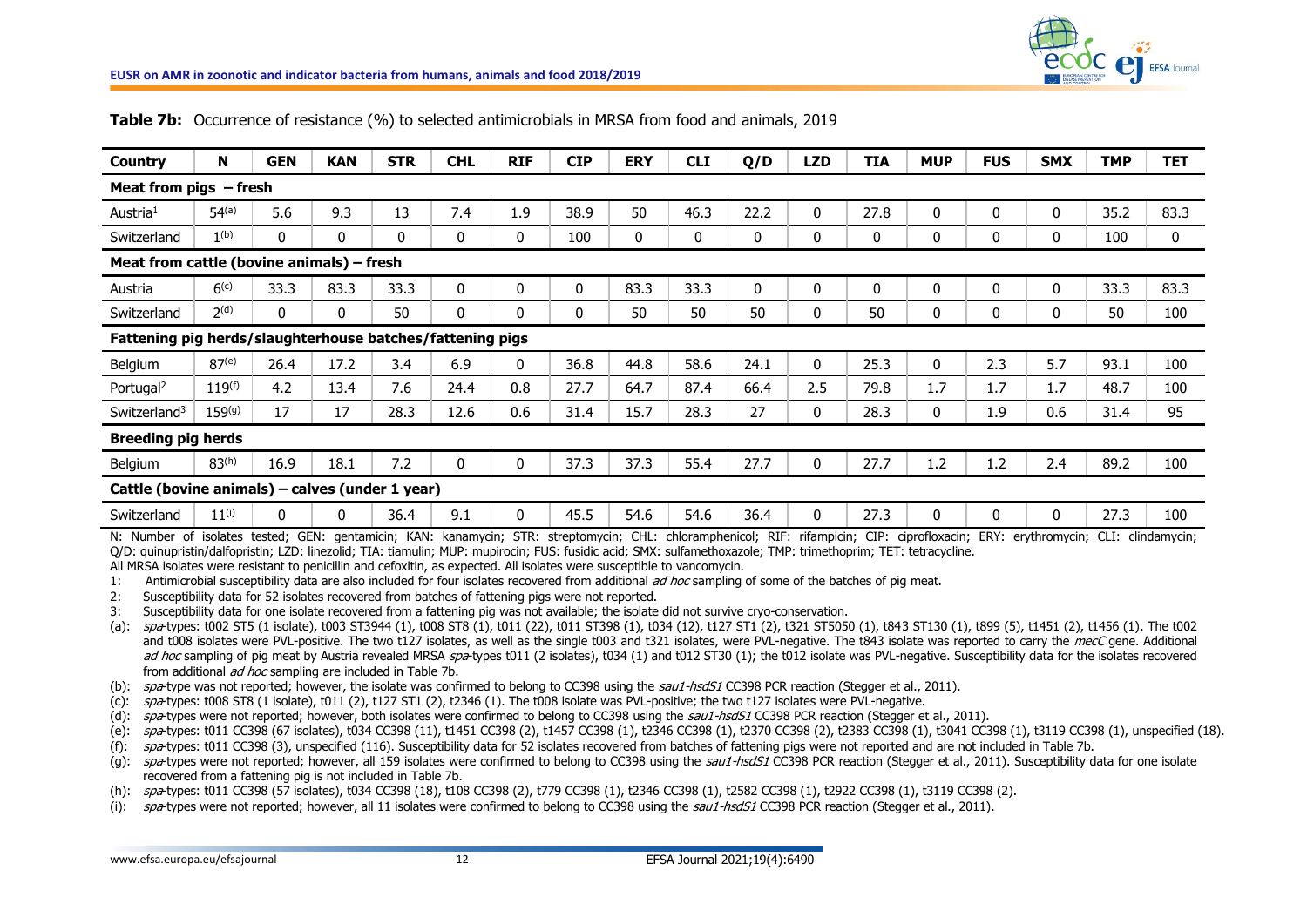

**Table 8a:** MRSA spa-type characterisation, 2018

|                 |                | Animal/                      |                                                | No. of          |             | <b>Where reported</b>                     |              |                | <b>Inferred</b> |                        |                                     |
|-----------------|----------------|------------------------------|------------------------------------------------|-----------------|-------------|-------------------------------------------|--------------|----------------|-----------------|------------------------|-------------------------------------|
| <b>Category</b> | <b>Country</b> | food type                    | Sample type/unit                               | <b>isolates</b> | Spa-type(s) | <b>PVL status/ IEC</b><br>genes           | ST/CC        | mec<br>gene    | ST/CC           | LA, CA or<br><b>HA</b> | <b>Inferred ST/CC &amp;</b><br>type |
|                 |                |                              |                                                |                 | t011(65)    |                                           | <b>CC398</b> |                |                 | LA                     | <b>CC398 / LA</b>                   |
|                 |                |                              |                                                |                 | t034(8)     |                                           | <b>CC398</b> |                |                 | LA                     | <b>CC398 / LA</b>                   |
|                 |                | Veal calves                  |                                                |                 | t1451(1)    |                                           | <b>CC398</b> |                |                 | LA                     | <b>CC398 / LA</b>                   |
|                 |                | ( <sub>1</sub> yr)           | Herd, nasal swabs,<br><b>OFM</b>               | 79/145          | t1580(2)    |                                           | <b>CC398</b> |                |                 | LA                     | <b>CC398 / LA</b>                   |
|                 |                |                              |                                                |                 | t3423(1)    |                                           | <b>CC398</b> |                |                 | LA                     | <b>CC398 / LA</b>                   |
|                 |                |                              |                                                |                 | t3479 (1)   |                                           | <b>CC398</b> |                |                 | LA                     | <b>CC398 / LA</b>                   |
|                 |                |                              |                                                |                 | t9433(1)    |                                           | <b>CC398</b> |                |                 | LA                     | <b>CC398 / LA</b>                   |
|                 | BE             |                              |                                                |                 | t011(8)     |                                           | <b>CC398</b> |                |                 | LA                     | <b>CC398 / LA</b>                   |
|                 |                | Dairy cows                   | Herd, nasal swabs,<br><b>OFM</b>               | 13/93           | t034(1)     |                                           | <b>CC398</b> |                |                 | LA                     | <b>CC398 / LA</b>                   |
|                 |                |                              |                                                |                 | t223(3)     | <b>PVL</b> negative                       | $\sim$       | ÷.             | ST22 (CC22) (3) | <b>HA</b>              | ST22 (CC22) / HA                    |
|                 |                |                              |                                                |                 | t1257(1)    | Not reported                              | ÷            | ÷.             | ST612 (CC8) (1) | HA or CA               | ST612/Not categorised               |
|                 |                |                              |                                                |                 | t011(5)     |                                           | <b>CC398</b> | ٠              |                 | LA                     | <b>CC398 / LA</b>                   |
|                 |                | Meat<br>production<br>cattle | Herd, nasal swabs,<br><b>OFM</b>               | 9/103           | t1451(1)    |                                           | <b>CC398</b> | ٠              |                 | LA                     | <b>CC398 / LA</b>                   |
|                 |                |                              |                                                |                 | t223(3)     | PVL negative (3),<br>chp, sak $\&$ scn(1) | ST22 (1)     | $\blacksquare$ | ST22 (CC22) (2) | <b>HA</b>              | ST22 (CC22) / HA                    |
|                 |                |                              | Herd, nasal swabs, FS                          | 8/132           | t034(7)     |                                           | <b>CC398</b> | ٠              | ٠               | LA                     | <b>CC398 / LA</b>                   |
| Food-           |                | Dairy cows                   | (NS)                                           |                 | t267(1)     | $\overline{\phantom{a}}$                  | <b>CC97</b>  | ٠              | ÷               | LA or CA               | <b>CC97 / LA</b>                    |
| producing       |                |                              | Flock, boot swabs, FS                          | 4/124           | t011(2)     | ÷                                         | <b>CC398</b> | ٠              | ÷               | LA                     | <b>CC398 / LA</b>                   |
| animals         |                | Laying hens                  | (NS)                                           |                 | t034(2)     |                                           | <b>CC398</b> |                |                 | LA                     | <b>CC398 / LA</b>                   |
|                 |                |                              |                                                |                 | t011(6)     |                                           | <b>CC398</b> |                |                 | LA                     | <b>CC398 / LA</b>                   |
|                 |                |                              |                                                |                 | t034 (19)   |                                           | <b>CC398</b> |                |                 | LA                     | <b>CC398 / LA</b>                   |
|                 |                |                              |                                                |                 | t571(1)     |                                           | <b>CC398</b> |                |                 | LA                     | <b>CC398 / LA</b>                   |
|                 |                | Mink                         | Herd, paw, FS (NS)                             | 31/122          | t588 $(1)$  |                                           | <b>CC398</b> |                |                 | LA                     | <b>CC398 / LA</b>                   |
|                 |                |                              |                                                |                 | t1456(1)    |                                           | <b>CC398</b> |                |                 | LA                     | <b>CC398 / LA</b>                   |
|                 | DK             |                              |                                                |                 | t1457(2)    |                                           | <b>CC398</b> |                |                 | LA                     | <b>CC398 / LA</b>                   |
|                 |                |                              |                                                |                 | t13790(1)   | negative for scn                          | CC1          |                |                 | CA or LA               | CC1 / LA                            |
|                 |                |                              |                                                |                 | t011(6)     |                                           | <b>CC398</b> |                |                 | LA                     | <b>CC398 / LA</b>                   |
|                 |                | <b>Breeding</b>              | Herd, nasal swabs, FS                          |                 | t034(24)    |                                           | <b>CC398</b> | ٠              |                 | LA                     | <b>CC398 / LA</b>                   |
|                 |                | pigs                         | (NS)                                           | 34/41           | t1250(2)    |                                           | <b>CC398</b> | ٠              |                 | LA                     | <b>CC398 / LA</b>                   |
|                 |                |                              |                                                |                 | t1793(1)    |                                           | <b>CC398</b> |                |                 | LA                     | <b>CC398 / LA</b>                   |
|                 |                |                              |                                                |                 | t3171(1)    |                                           | <b>CC398</b> |                |                 | LA                     | <b>CC398 / LA</b>                   |
|                 |                |                              |                                                |                 | t011(4)     |                                           | <b>CC398</b> |                |                 | LA                     | <b>CC398 / LA</b>                   |
|                 |                | Fattening                    | Not raised under CHC,<br>herd, nasal swabs, FS | 21/104          | t034 (15)   |                                           | <b>CC398</b> |                |                 | LA                     | <b>CC398 / LA</b>                   |
|                 |                | pigs                         |                                                |                 | t588 $(1)$  |                                           | <b>CC398</b> |                |                 | LA                     | <b>CC398 / LA</b>                   |
|                 |                |                              | (NS)                                           |                 | t1456(1)    |                                           | <b>CC398</b> |                |                 | LA                     | <b>CC398 / LA</b>                   |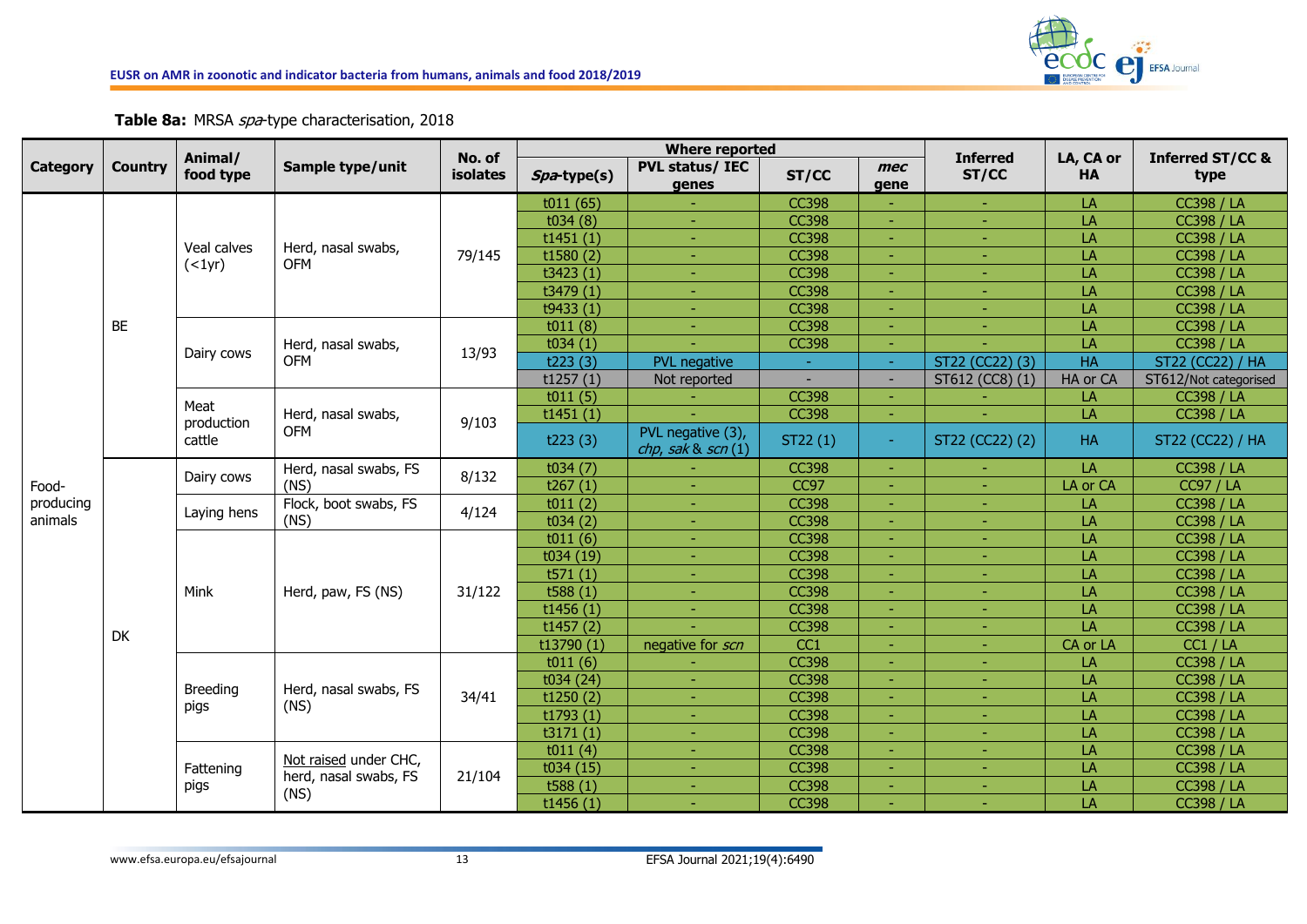

|                 |                |                                               |                                   |                    |                          | <b>Where reported</b>           |                          |                          |                          |                          |                                     |
|-----------------|----------------|-----------------------------------------------|-----------------------------------|--------------------|--------------------------|---------------------------------|--------------------------|--------------------------|--------------------------|--------------------------|-------------------------------------|
| <b>Category</b> | <b>Country</b> | Animal/<br>food type                          | Sample type/unit                  | No. of<br>isolates | Spa-type(s)              | <b>PVL status/ IEC</b><br>genes | ST/CC                    | mec<br>gene              | <b>Inferred</b><br>ST/CC | LA, CA or<br><b>HA</b>   | <b>Inferred ST/CC &amp;</b><br>type |
|                 |                |                                               |                                   |                    | t011(22)                 |                                 | <b>CC398</b>             |                          |                          | LA                       | <b>CC398 / LA</b>                   |
|                 |                |                                               |                                   |                    | t034 (85)                |                                 | <b>CC398</b>             | ٠                        |                          | LA                       | <b>CC398 / LA</b>                   |
|                 |                |                                               |                                   |                    | t571(3)                  | ٠                               | <b>CC398</b>             | ٠                        |                          | LA                       | <b>CC398 / LA</b>                   |
|                 |                | Fattening                                     | Raised under CHC,                 |                    | t898(1)                  | ٠                               | <b>CC398</b>             |                          | ٠                        | LA                       | <b>CC398 / LA</b>                   |
|                 |                |                                               | herd, nasal swabs, FS             | 116/130            | t2383(1)                 |                                 | <b>CC398</b>             |                          | ٠                        | LA                       | <b>CC398 / LA</b>                   |
|                 | DK             | pigs                                          | (NS)                              |                    | t2974(1)                 | $\overline{\phantom{a}}$        | <b>CC398</b>             | ٠                        | ٠                        | LA                       | <b>CC398 / LA</b>                   |
| Food-           |                |                                               |                                   |                    | t3423(1)                 | ÷                               | <b>CC398</b>             | ٠                        | ÷                        | LA                       | <b>CC398 / LA</b>                   |
| producing       |                |                                               |                                   |                    | t4652(1)                 | ÷                               | <b>CC398</b>             | ٠                        | ÷.                       | LA                       | <b>CC398 / LA</b>                   |
| animals         |                |                                               |                                   |                    | t9266 $(1)$              | ٠                               | <b>CC398</b>             | Ē,                       | ٠                        | LA                       | <b>CC398 / LA</b>                   |
|                 |                |                                               | Herd, nasal swabs, FS             |                    | t011(3)                  |                                 | <b>CC398</b>             | $\overline{\phantom{a}}$ | $\sim$                   | LA                       | <b>CC398 / LA</b>                   |
|                 |                | Horses                                        | (NS)                              | 10/123             | t034(6)                  |                                 | <b>CC398</b>             |                          |                          | LA                       | <b>CC398 / LA</b>                   |
|                 |                |                                               |                                   |                    | t843(1)                  | $\mathbf{u}$                    | <b>CC130</b>             | mecC                     | a.                       | mecC                     | mecC-CC130                          |
|                 | DE             | Fattening<br>turkeys<br>(before<br>slaughter) | Flock, dust sample,<br><b>OFM</b> | 51/297             |                          |                                 |                          |                          |                          |                          |                                     |
|                 |                | <b>Broiler meat</b>                           |                                   |                    | t011(2)                  | ÷                               | ÷                        | ٠                        | <b>CC398</b>             | LA                       | <b>CC398 / LA</b>                   |
|                 | AT             |                                               | $Fresh - ARM$                     | 3/298              | t034(1)                  | ÷                               | ٠                        | ٠                        | <b>CC398</b>             | LA                       | <b>CC398 / LA</b>                   |
|                 |                | Turkey meat                                   | Fresh - ARM                       | 1/1                | t011(1)                  | ٠                               |                          |                          | <b>CC398</b>             | LA                       | <b>CC398 / LA</b>                   |
|                 |                | Broiler meat                                  | Fresh (skinned) - ARM             | 73/444             | $\overline{\phantom{a}}$ | $\overline{\phantom{a}}$        |                          | $\blacksquare$           | $\blacksquare$           | $\sim$                   | $\overline{\phantom{a}}$            |
|                 | DE             | Turkey meat                                   | Fresh (skinned) - ARM             | 224/525            | $\sim$                   | $\sim$                          |                          | ÷                        | $\sim$                   | $\overline{a}$           | $\sim$                              |
|                 |                | Cattle meat                                   | Fresh - ARM                       | 3/140              | $\overline{\phantom{a}}$ | $\overline{\phantom{a}}$        |                          |                          | $\overline{\phantom{a}}$ | $\overline{\phantom{a}}$ | $\sim$                              |
| Food            |                | <b>Broiler meat</b>                           | Fresh (chilled) - ARM             | 26/129             | $\overline{\phantom{a}}$ | $\overline{\phantom{a}}$        | $\overline{\phantom{a}}$ | $\blacksquare$           | $\blacksquare$           | $\blacksquare$           | $\sim$                              |
|                 | <b>NL</b>      | Pig meat                                      | Fresh - ARM                       | 8/135              | $\sim$                   | $\sim$                          | $\overline{\phantom{a}}$ | $\overline{\phantom{a}}$ | $\blacksquare$           | $\overline{\phantom{a}}$ | $\overline{\phantom{a}}$            |
|                 |                | Turkey meat                                   | Fresh (chilled) - ARM             | 3/3                | $\overline{\phantom{a}}$ | $\sim$                          |                          | Ĭ.                       | $\sim$                   | $\overline{\phantom{a}}$ | $\overline{\phantom{a}}$            |
|                 |                |                                               |                                   |                    | t034(1)                  |                                 | <b>CC398</b>             |                          |                          | LA                       | <b>CC398 / LA</b>                   |
|                 |                |                                               |                                   |                    | t1430(1)                 |                                 |                          |                          | CC9                      | LA                       | CC9 / LA                            |
|                 | CH             | <b>Broiler meat</b>                           | Fresh - ARM                       | 4/312              | t571(1)                  |                                 | <b>CC398</b>             | ٠                        |                          | LA                       | <b>CC398 / LA</b>                   |
|                 |                |                                               |                                   |                    | t13177(1)                | ٠                               |                          |                          | CC <sub>9</sub>          | LA                       | CC9 / LA                            |
| Clinical        |                | Cats                                          | Animal sample - VCCI              | 5/354              |                          | $\blacksquare$                  |                          | ۰                        | $\overline{\phantom{a}}$ | $\blacksquare$           | $\overline{\phantom{a}}$            |
| examinat-       | <b>NL</b>      | Dogs                                          | Animal sample - VCCI              | 1/584              | $\overline{\phantom{a}}$ | $\sim$                          | $\overline{\phantom{a}}$ | $\overline{\phantom{a}}$ | $\overline{\phantom{a}}$ | $\blacksquare$           | $\sim$                              |
| ions            |                | Horses                                        | Animal sample - OFCI              | 24/253             | $\sim$                   | $\sim$                          |                          |                          | $\sim$                   | $\overline{a}$           | $\sim$                              |

BE: Belgium; DK: Denmark; DE: Germany; AT: Austria; NL: Netherlands; CH: Switzerland; ARM: At retail monitoring; CHC: controlled housing conditions; FS: Farm Survey; NS: National Survey; OFCI: On-farm clinical investigations; OFM: On-farm monitoring; VCCI: Veterinary clinic clinical investigations.

-: Not reported; PVL: Panton-Valentine leukocidin; IEC genes; immune evasion cluster genes (chp: chemotaxis inhibitor protein; sak: staphylokinase; scn: encoding the staphylococcal complement protein inhibitor); ST: sequence type; CC: clonal complex; mecA: meticillin resistance gene; mecC: variant of the mecA gene, sharing 70% identity with mecA at the DNA level; CA: communityassociated; HA: healthcare-associated; LA: livestock-associated.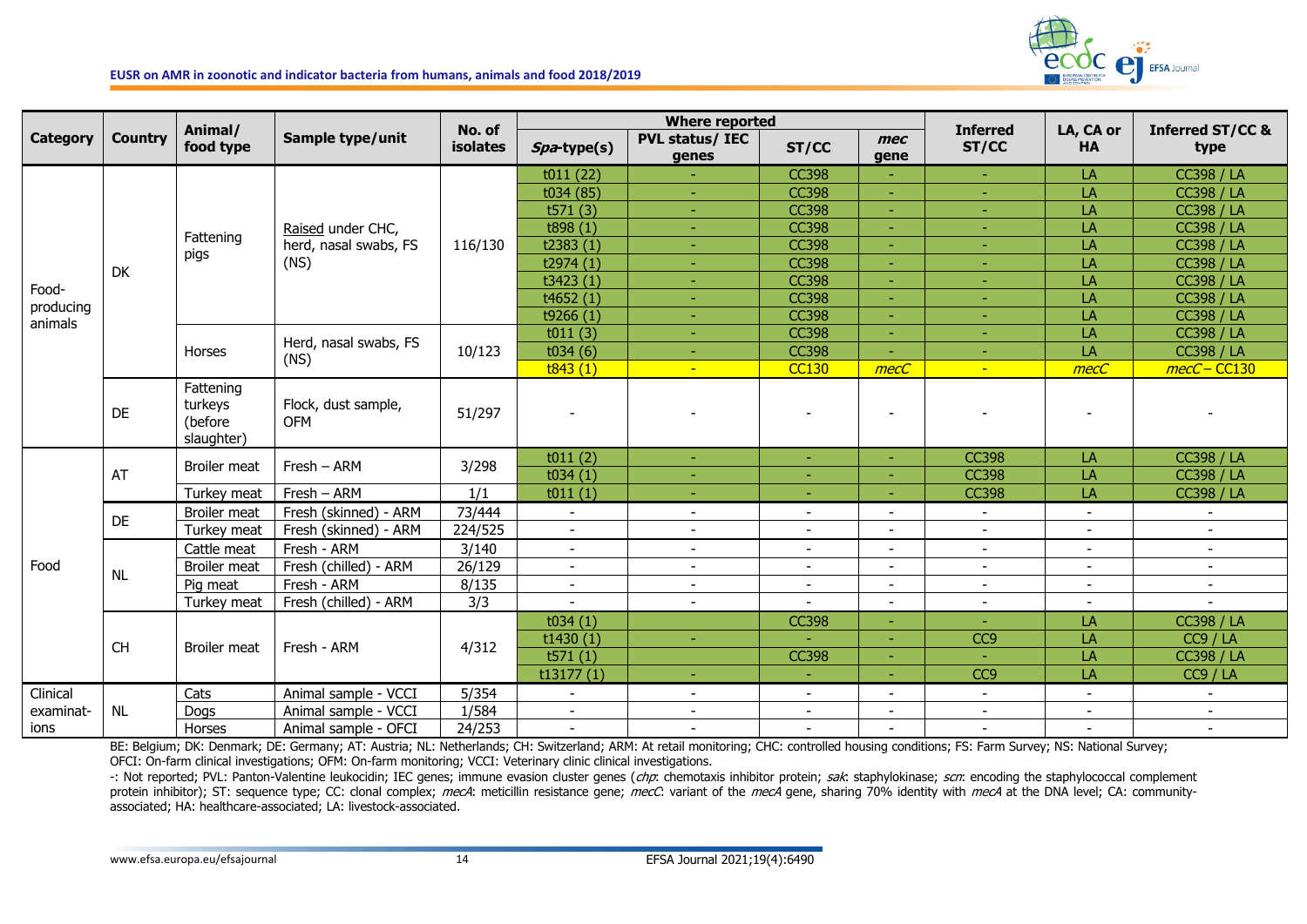

## **Table 8b:** MRSA spa-type characterisation, 2019

|                      |                |                      |                                  | No. of   |                  | <b>Where reported</b>             |              |                          |                          | LA, CA or      |                                     |
|----------------------|----------------|----------------------|----------------------------------|----------|------------------|-----------------------------------|--------------|--------------------------|--------------------------|----------------|-------------------------------------|
| <b>Category</b>      | <b>Country</b> | Animal/foo<br>d type | Sample type/unit                 | isolates | spa-type(s)      | <b>PVL status / IEC</b><br>genes  | ST/CC        | mec<br>gene              | <b>Inferred</b><br>ST/CC | <b>HA</b>      | <b>Inferred ST/CC &amp;</b><br>type |
|                      |                |                      |                                  |          | t011(57)         |                                   | <b>CC398</b> |                          | ٠                        | LA             | <b>CC398 / LA</b>                   |
|                      |                |                      |                                  |          | t034 (18)        | ٠                                 | <b>CC398</b> | ٠                        | ٠                        | LA             | <b>CC398 / LA</b>                   |
|                      |                |                      |                                  |          | t108(2)          | ٠                                 | <b>CC398</b> | ٠                        | ٠                        | LA             | <b>CC398 / LA</b>                   |
|                      |                | <b>Breeding</b>      | Herd, nasal swabs,               | 83/179   | t779(1)          | $\blacksquare$                    | <b>CC398</b> | ٠                        | ٠                        | LA             | <b>CC398 / LA</b>                   |
|                      |                | pigs (sows)          | <b>OFM</b>                       |          | t2346(1)         | ٠                                 | <b>CC398</b> | ÷                        | ٠                        | LA             | <b>CC398 / LA</b>                   |
|                      |                |                      |                                  |          | t2582 $(1)$      | $\blacksquare$                    | <b>CC398</b> | ٠                        | ٠                        | LA             | <b>CC398 / LA</b>                   |
|                      |                |                      |                                  |          | t2922 $(1)$      | $\blacksquare$                    | <b>CC398</b> | ٠                        | ٠                        | LA             | <b>CC398 / LA</b>                   |
|                      |                |                      |                                  |          | t3119(2)         | ٠                                 | <b>CC398</b> | ٠                        | ٠                        | LA             | <b>CC398 / LA</b>                   |
|                      | BE             |                      |                                  |          | t011(67)         | ٠                                 | <b>CC398</b> | ٠                        | ٠                        | LA             | <b>CC398 / LA</b>                   |
|                      |                |                      |                                  |          | t034(11)         | $\blacksquare$                    | <b>CC398</b> | ٠                        | ٠                        | LA             | <b>CC398 / LA</b>                   |
|                      |                |                      |                                  |          | t1451(2)         | ٠                                 | <b>CC398</b> | ٠                        | ٠                        | LA             | <b>CC398 / LA</b>                   |
|                      |                |                      |                                  |          | t1457(1)         | $\blacksquare$                    | <b>CC398</b> | ٠                        | ٠                        | LA             | <b>CC398 / LA</b>                   |
|                      |                | Fattening            | Herd, nasal swabs,<br><b>OFM</b> | 105/180  | t2346 $(1)$      | ٠                                 | <b>CC398</b> | ٠                        | ٠                        | LA             | <b>CC398 / LA</b>                   |
|                      |                | pigs                 |                                  |          | t2370(2)         | $\blacksquare$                    | <b>CC398</b> | ٠                        | ٠                        | LA             | <b>CC398 / LA</b>                   |
|                      |                |                      |                                  |          | t2383 $(1)$      | ٠                                 | <b>CC398</b> | ٠                        | ٠                        | LA             | <b>CC398 / LA</b>                   |
|                      |                |                      |                                  |          | t3041(1)         | ٠                                 | <b>CC398</b> | ٠                        |                          | LA             | <b>CC398 / LA</b>                   |
| Food-                |                |                      |                                  |          | t3119(1)         | ÷                                 | <b>CC398</b> | $\blacksquare$           | ٠                        | LA             | <b>CC398 / LA</b>                   |
| producing<br>animals |                |                      |                                  |          | Unspecified (18) | $\overline{\phantom{a}}$          | $\sim$       | $\overline{\phantom{a}}$ | $\overline{a}$           | $\blacksquare$ |                                     |
|                      |                |                      |                                  |          | t011(1)          | ÷.                                | <b>CC398</b> |                          |                          | LA             | <b>CC398 / LA</b>                   |
|                      |                | Veal calves          | Herd, nasal swabs, FS            |          | t034(8)          | ٠                                 | <b>CC398</b> |                          |                          | LA             | <b>CC398 / LA</b>                   |
|                      |                | ( <sub>1</sub> yr)   | (NS)                             | 11/115   | t779(1)          |                                   | <b>CC398</b> | ٠                        |                          | LA             | <b>CC398 / LA</b>                   |
|                      |                |                      |                                  |          | t1580(1)         |                                   | <b>CC398</b> | ÷.                       | ÷                        | LA             | <b>CC398 / LA</b>                   |
|                      |                | Dairy cows           | Herd, nasal swabs, FS            | 2/131    | t127(1)          | PVL negative,<br>negative for scn | CC1          | ٠                        | ٠                        | CA or LA       | CC1 / LA                            |
|                      |                |                      | (NS)                             |          | t843(1)          |                                   | <b>CC130</b> | mecC                     | $\blacksquare$           | mecC           | mecC-CC130                          |
|                      | <b>DK</b>      |                      |                                  |          | t011(10)         | u,                                | <b>CC398</b> |                          |                          | LA             | <b>CC398 / LA</b>                   |
|                      |                | <b>Breeding</b>      | Multiplying herds, nasal         | 69/73    | t034(57)         | ٠                                 | <b>CC398</b> | ٠                        |                          | LA             | <b>CC398 / LA</b>                   |
|                      |                | pigs                 | swabs, FS (NS)                   |          | t1928(1)         |                                   | <b>CC398</b> | ٠                        |                          | LA             | <b>CC398 / LA</b>                   |
|                      |                |                      |                                  |          | t4652(1)         |                                   | <b>CC398</b> |                          |                          | LA             | <b>CC398 / LA</b>                   |
|                      |                |                      |                                  |          | t011(4)          |                                   | <b>CC398</b> |                          |                          | LA             | <b>CC398 / LA</b>                   |
|                      |                |                      |                                  |          | t034(6)          |                                   | <b>CC398</b> | ٠                        |                          | LA             | <b>CC398 / LA</b>                   |
|                      |                | Horses               | Herd, nasal swabs, FS            | 13/120   | t1451(1)         |                                   | <b>CC398</b> | ٠                        |                          | LA             | <b>CC398 / LA</b>                   |
|                      |                |                      | (NS)                             |          | t843(1)          | ÷                                 | <b>CC130</b> | mecC                     | $\blacksquare$           | mecC           | mecC-CC130                          |
|                      |                |                      |                                  |          | t3256(1)         | $\sim$                            | <b>CC130</b> | mecC                     | $\sim$                   | mecC           | mecC-CC130                          |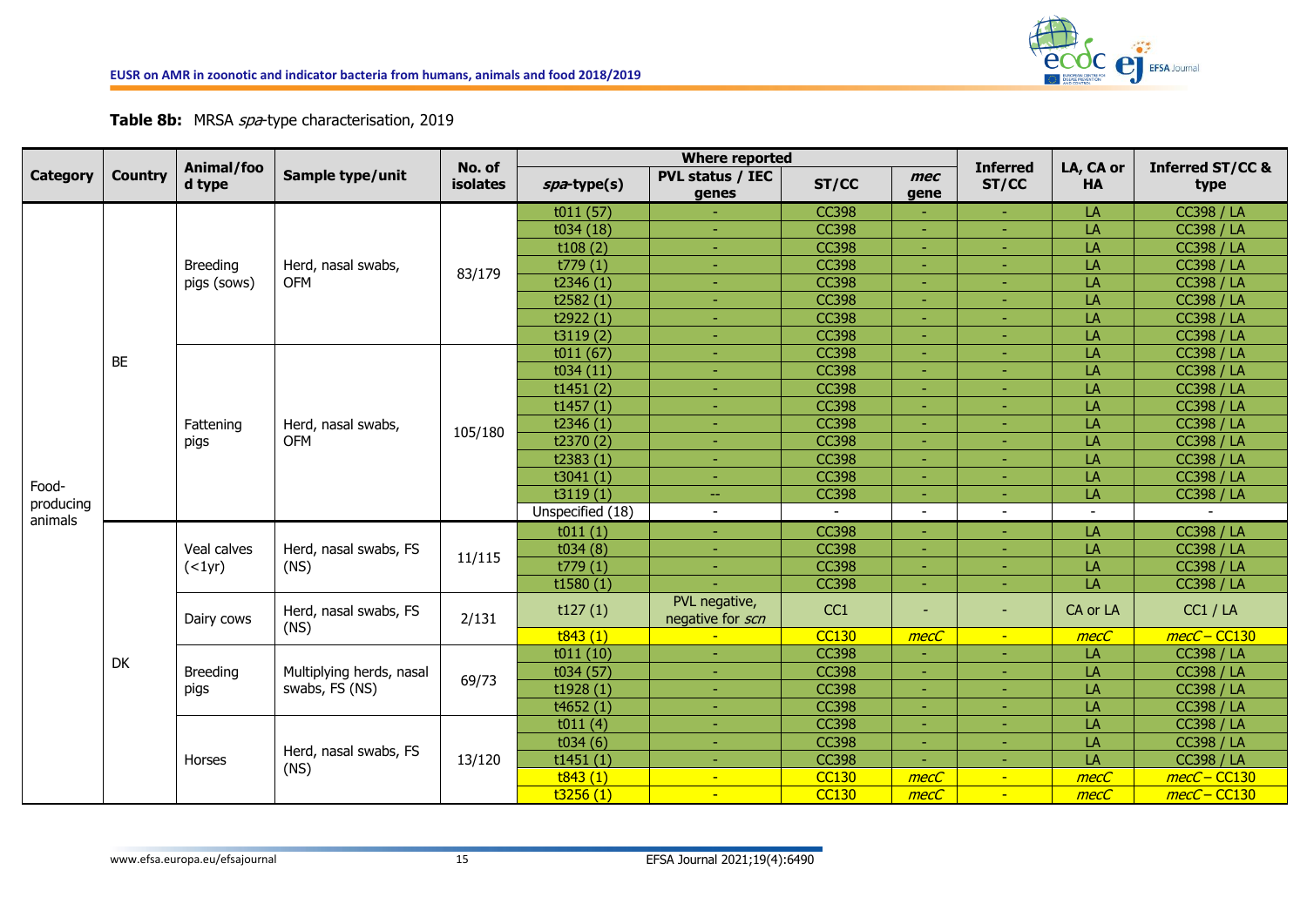

|                      |                                                      | Animal/foo                   |                                      | No. of   |                              | <b>Where reported</b>               |                        |                | <b>Inferred</b>          | LA, CA or                | <b>Inferred ST/CC &amp;</b>              |
|----------------------|------------------------------------------------------|------------------------------|--------------------------------------|----------|------------------------------|-------------------------------------|------------------------|----------------|--------------------------|--------------------------|------------------------------------------|
| <b>Category</b>      | <b>Country</b>                                       | d type                       | Sample type/unit                     | isolates | spa-type(s)                  | <b>PVL status / IEC</b><br>genes    | ST/CC                  | mec<br>qene    | ST/CC                    | <b>HA</b>                | type                                     |
|                      | DE                                                   | Fattening<br>pigs            | Herd, boot swabs, OFM                | 139/389  |                              |                                     |                        |                |                          |                          |                                          |
|                      | <b>NL</b>                                            | Fattening<br>pigs            | Herd, dust swabs, OFS                | 66/89    |                              | $\blacksquare$                      |                        | $\blacksquare$ |                          | $\overline{\phantom{a}}$ | $\overline{\phantom{a}}$                 |
| Food-                | <b>NO</b>                                            | Pigs                         | Herd, animal hide -<br><b>OFCEP</b>  | 1/722    | t034(1)                      | $\blacksquare$                      | <b>CC398</b>           | ٠              |                          | LA                       | <b>CC398 / LA</b>                        |
| producing<br>animals | PT                                                   | Fattening<br>pigs            | Slaughter batch, nasal<br>swabs, SHM | 171/171  | t011(3)<br>Unspecified (168) | $\blacksquare$                      | <b>CC398</b><br>$\sim$ | $\overline{a}$ | $\overline{\phantom{a}}$ | LA<br>$\blacksquare$     | <b>CC398 / LA</b><br>$\sim$              |
|                      |                                                      | Calves<br>( <sub>1</sub> yr) | Animal, nasal swabs,<br><b>SHM</b>   | 11/299   | $\sim$                       | $\omega$                            | <b>CC398</b>           | ÷.             | $\sim$                   | LA                       | <b>CC398 / LA</b>                        |
|                      | $\mathsf{CH}% _{\mathbb{C}}\left( \mathbb{C}\right)$ | Fattening                    | Animal, nasal swabs,                 | 160/303  |                              | $\sim$                              | CC398 (159)            | $\omega$       | $\omega$                 | LA                       | CC398 / LA (159)                         |
|                      |                                                      | pigs                         | <b>SHM</b>                           |          | Untypable $(1)^{(a)}$        | $\mathbb{Z}^2$                      | Unknown (1)(a)         | $\blacksquare$ | $\blacksquare$           | $\overline{a}$           |                                          |
|                      |                                                      | Cattle meat                  | Fresh - ARM                          | 6/228    | t008(1)                      | PVL positive, sak<br>& scn detected | ST <sub>8</sub>        | mecA           | $\omega_{\rm c}$         | CA or HA                 | ST8 (CC8) / CA                           |
|                      |                                                      |                              |                                      |          | t011(2)                      |                                     | $\omega$ .             | mecA           | <b>CC398</b>             | LA                       | <b>CC398 / LA</b>                        |
|                      |                                                      |                              |                                      |          | t127(2)                      | PVL negative, sak<br>& scn detected | ST <sub>1</sub>        | mecA           | $\blacksquare$           | CA or LA                 | <b>ST1 (CC1) / LA</b>                    |
|                      |                                                      |                              |                                      |          | t2346 $(1)$                  |                                     | $\omega_{\rm c}$       | mecA           | <b>CC398</b>             | LA                       | <b>CC398 / LA</b>                        |
|                      |                                                      |                              |                                      |          | t002(1)                      | PVL positive, sak<br>& scn detected | ST5                    | mecA           | $\sim$                   | HA, CA or<br>LA          | <b>ST5 (CC5) / CA</b>                    |
|                      |                                                      |                              |                                      |          | t003(1)                      | PVL negative, sak<br>& scn detected | ST3944                 | mecA           | $\sim$                   | HA or CA                 | ST3944 (CC5) / HA                        |
| Food                 | AT                                                   |                              |                                      |          | t008(1)                      | PVL positive, sak<br>& scn detected | ST <sub>8</sub>        | mecA           | $\sim$                   | HA or CA                 | <b>ST8 (CC8) / CA</b>                    |
|                      |                                                      |                              |                                      |          | t011(23)                     | PVL negative (1)                    | ST398 (1)              | mecA           | CC398 (22)               | LA                       | <b>CC398 / LA</b>                        |
|                      |                                                      |                              | Fresh - ARM                          |          | t034(12)                     |                                     | $\sim$                 | mecA           | <b>CC398</b>             | LA                       | <b>CC398 / LA</b>                        |
|                      |                                                      | Pig meat                     |                                      | 50/318   | t127(2)                      | PVL negative, sak<br>& scn detected | ST <sub>1</sub>        | mecA           | $\sim$                   | CA or LA                 | <b>ST1 (CC1) / LA</b>                    |
|                      |                                                      |                              |                                      |          | t321(1)                      | PVL negative                        | ST5050                 | mecA           | ч.                       | CA                       | ST5050 (CC1) / CA<br>(regardless of PVL) |
|                      |                                                      |                              |                                      |          | t899 $(5)^{(b)}$             | $\omega$                            |                        | mecA           | <b>CC9/CC398</b>         | LA                       | <b>CC9/CC398 / LA</b>                    |
|                      |                                                      |                              |                                      |          | t1451(2)                     | $\sim$                              | $\sim$                 | mecA           | <b>CC398</b>             | LA                       | <b>CC398 / LA</b>                        |
|                      |                                                      |                              |                                      |          | t1456(1)                     | ÷                                   |                        | mecA           | <b>CC398</b>             | LA                       | <b>CC398 / LA</b>                        |
|                      |                                                      |                              |                                      |          | t843(1)                      | $\blacksquare$                      | <b>ST130</b>           | mecC           | $\sim$                   | mecC                     | mecC-CC130                               |